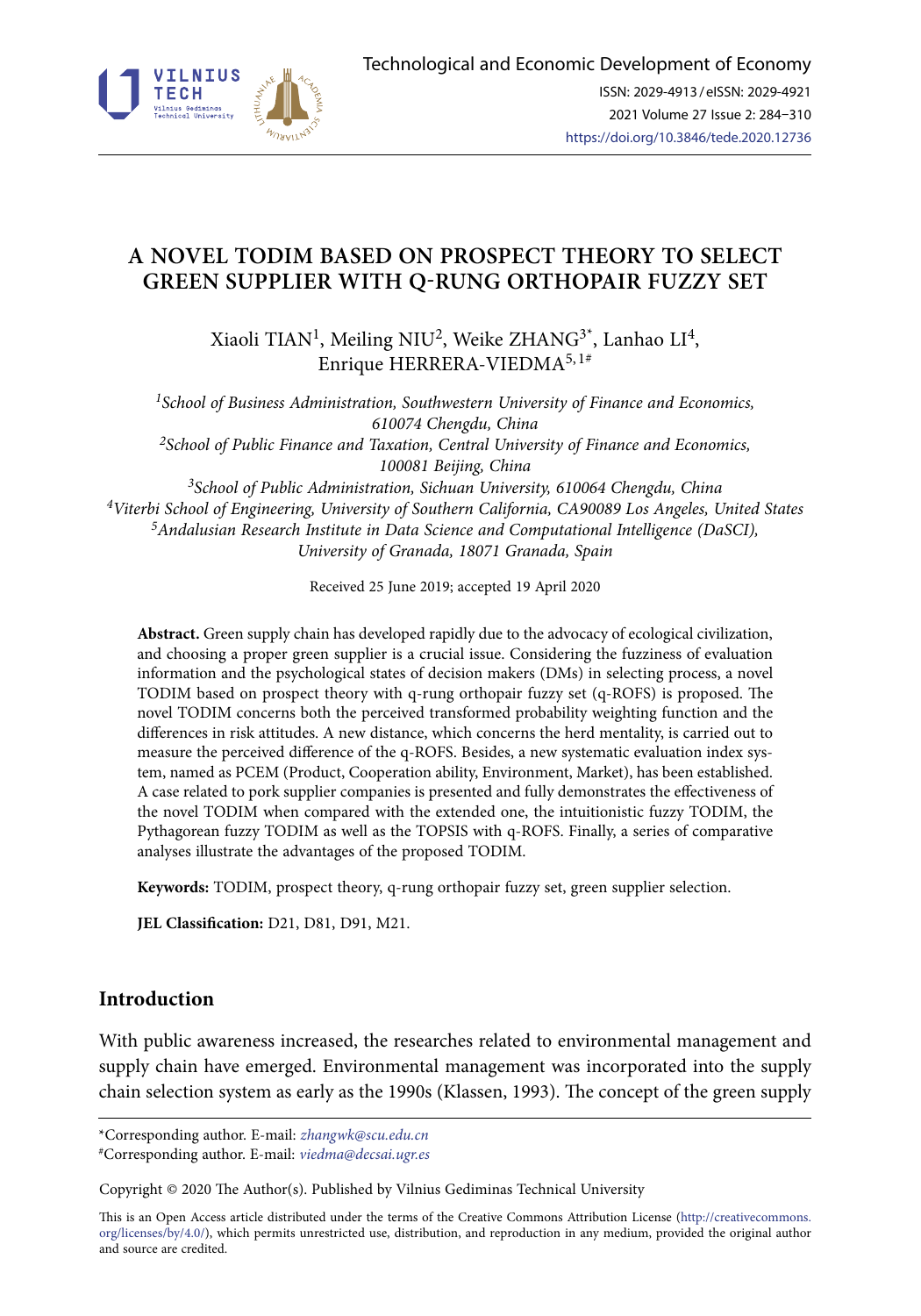chain was also born in that period, and it plays a significant role in the environmentallyfriendly society. Now, environmentally-friendly products are highly promoted by customers and governments. In 2017, President Xi put forward the concept of green governance, and pointed out that ''Lucid waters and lush mountains are invaluable assets''. Concerning the ecological environment and economic development, the green supply chain takes the leading role to impel companies to carry out more green plans in the manufacture and delivery processes. Choosing the most appropriate green supplier is a critical issue during the green supply chain processes. However, all aspects need to be considered, and the evaluation process is the heart of this matter. Thus, a group of studies focuses on the evaluation process.

The number of researches exploring the green supplier selection problem has increased considerably in recent years. For example, the analytic hierarchy process (AHP) is used to evaluate the importance of selected criteria and the performance of green suppliers (Tam & Tummala, 2001), which contributes to saving the time of decision. Kang et al. (2012) applied the analytic network process (ANP) by considering the interdependencies among critical factors in the green supplier selection process, which gives more systematic analysis. However, some researchers find that it is difficult to obtain reliable results from these studies based on a single model with the increasing complexity of the green supplier selection problem. Therefore, more complicated models are proposed, such as the modified multiplicative AHP (Yu & Hou, 2016), the WASPAS (Yazdani et al., 2016), the fuzzy TOPSIS (Fallahpour et al., 2017), the integrated fuzzy AHP-VIKOR (Awasthi et al., 2018), the DEMATEL-ANP (Chatterjee et al., 2018).

Although many uncertain aspects of green supplier selection problem have been evaluated and measured properly with the improvement of methodology, however, how to select a suitable green supplier is determined by the decision makers (DMs), and the selection results are largely affected by the feelings of them. Hence, as one of the most important factors in the qualitative assessment of green suppliers, the psychological influences of DMs had been neglected until some scholars have adopted the TODIM (an acronym for Portuguese Interactive and Multimedia Decision Making) to solve this problem in the last few years. It is a conventional multi-criteria decision making (MCDM) with the pairwise comparison of alternatives based on prospect theory (PT) which reflects the behaviors of DMs by using the gains or losses and the transformed weighting function (Gomes & Lima, 1992). Based on this point, the results obtained by TODIM are more reliable and reflect more psychological influences of DMs on the decision results. Nevertheless, the traditional TODIM only tackles the problem with crisp number. It fails to describe the uncertainty of DMs and is also limited by the difficulty in giving accurate judgments. This dilemma has also been noticed by many researchers, and they integrated various fuzzy sets into TODIM.

Krohling et al. (2013) firstly extended the original TODIM to the intuitionistic fuzzy set (IFS) (Atanassov, 1986) which describes evaluation information by a membership function and a non-membership function. Moreover, the membership and non-membership degrees could be an interval number rather than a crisp number, which is represented by intervalvalued intuitionistic fuzzy set (IV-IFS) (Atanassov & Gargov, 1989). Hence, interval-valued intuitionistic fuzzy TODIM was developed (Mishra & Rani, 2018). To effectively address a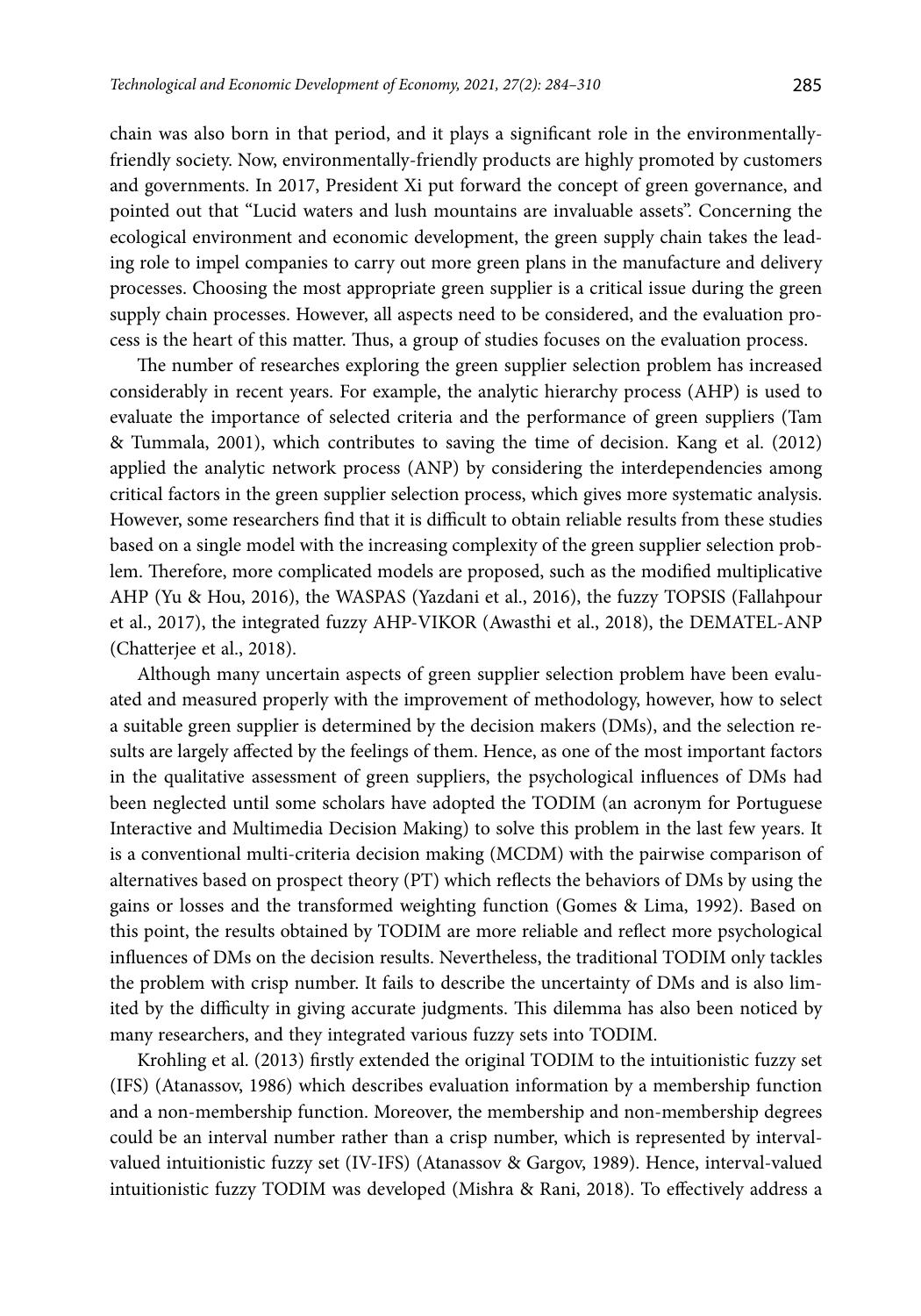wider range of evaluation information, the Pythagorean fuzzy set (PFS) (Yager, 2013), which satisfies the situation that the square sum of its membership degree and non-membership degree does not exceed 1, is adopted by many researchers to express the complex fuzzy information. Thus, Pythagorean fuzzy TODIM is given (Ren et al., 2016; Liang et al., 2019). To handle the MCDM problems with hybrid information, Fan and Zhang (Fan et al., 2013) proposed an extended TODIM by using three formats of attribute values, including the interval numbers, the triangular fuzzy numbers, and the trapezoidal fuzzy numbers, to express the gains or losses.

However, IFS, PFS, and other extensions based on them have a narrow range of applications because they must meet strict conditions for membership and non-membership degrees (P. D. Liu & J. L. Liu, 2018). Besides, they are subject to the situation that the exponentiations of membership and non-membership degrees is one or two. On the contrary, qrung orthorpair fuzzy set (q-ROFS) is known as a crucial way to solve these constraints and express multifarious information. The constraint is that the sum of *q*-th power of membership degree and *q*-th power of non-membership degree does not exceed one (Yager, 2017). Apparently, the IFS and PFS are merely special cases of q-ROFS. Therefore, q-ROFS is highly and more available to deal with fuzziness and ambiguity of decision-making problems in the real world. It can express a wider range of fuzzy information. To most importantly, it is more general to express the evaluation information for objectives. Also, the advantages of it can offset the outcome of different methods leading to different results. Therefore, this paper uses q-ROFS as the basic evaluation information in TODIM.

Although, some previous studies have paid attention to combine TODIM with the q-ROFS (Wang & Li, 2018; Xu et al., 2018), seldom of them have considered the different attitudes of DMs on gains or losses and the transformed weighting function perceived by DMs in the real decision-making situation. In other words, the existing TODIM with q-ROFS is not based on the original PT, and we conclude this type of drawbacks as follows: (i) TODIM is derived from PT and presents the core idea of PT by the dominance function, whereas, most existing researches about TODIM show that the risk attitudes work on the product of relative weight and the perceived gains or losses through the square root of the dominance function, which does not accord with the classical PT. Actually, in classical PT, the risk attitudes only work on the gains or losses according to the value function and do not work on the weight information (Tian et al., 2019; Liang et al., 2018; Qin et al., 2015). (ii) In the current studies about TODIM, the objective probability is used to calculate the relative weight, whereas the perceived transformed probability weighting function, which is an essential part of PT, is ignored. Hence, in this paper, we are dedicated to adopting the framework of modified TODIM by Tian et al. (2019), which comprehensively explained the core idea of PT, to explore the selection of green supplier problem.

The contributions of this paper are as follows: (i) we construct a novel TODIM with q-ROFS which is a more versatile tool to deal with uncertain information. This novel TO-DIM is based on the classical PT, considering both the perceived transformed probability weighting function and the different risk attitudes of DMs. (ii) we have introduced a new distance based on the herd mentality to describe the choices of hesitant people. (iii) we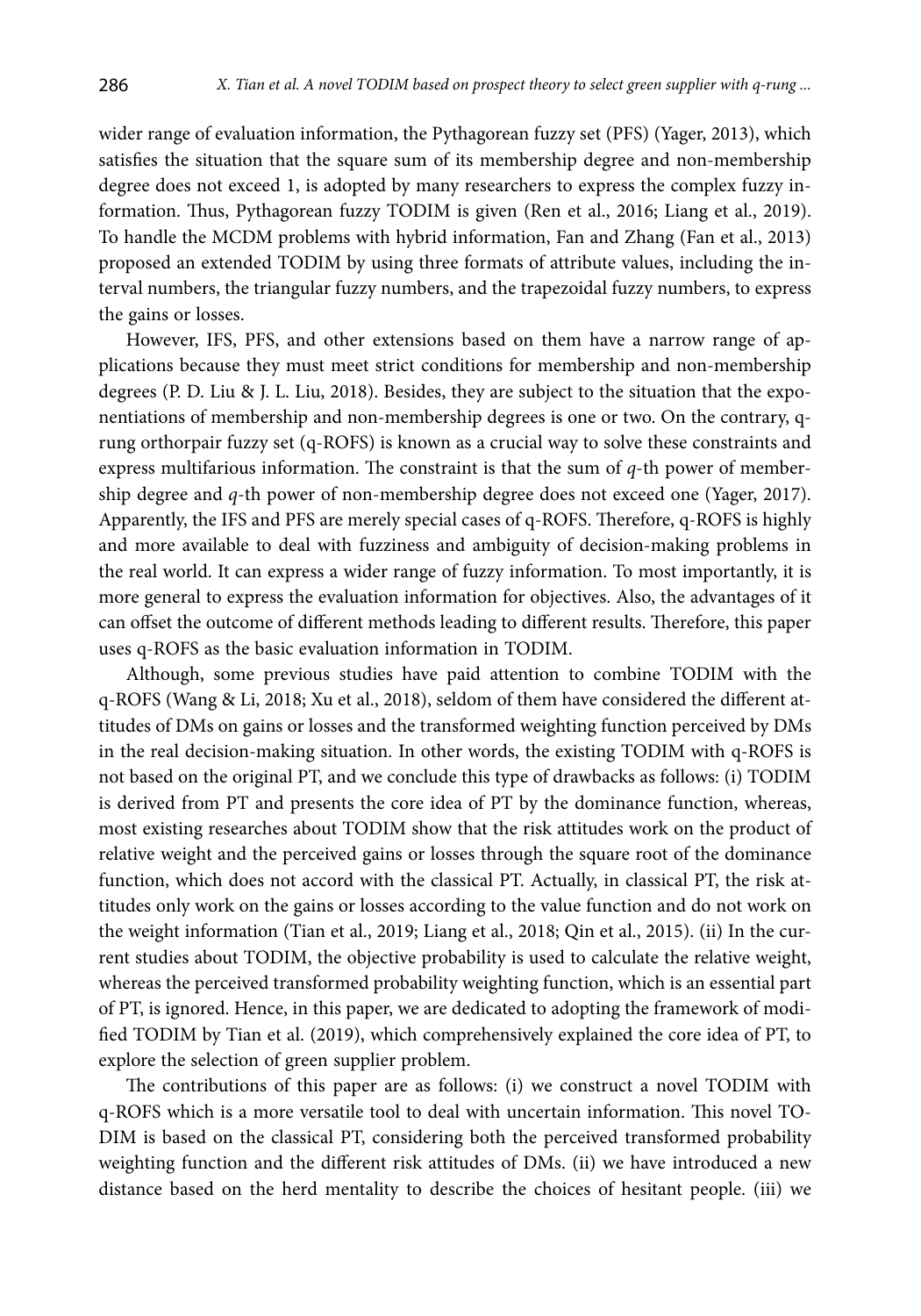use this novel TODIM to solve green supplier selection problems and propose a systematic construction of the decision index system named as PCEM (Product, Cooperation ability, Environment, Market). This system can be used for various green supplier problems, which shows excellent versatility. These findings are critical because their effectiveness is very beneficial in solving complicated MCDM problems, and they also encourage more researchers to focus on the psychological factors of this field.

The remainder of the paper is organized as follows: Section 1 analyses the common criteria which are of great need in the green supplier selection process and builds a general index system named PCEM for green supplier selection. Section 2 introduces the basic concepts and algorithms, including the q-ROFS and the classic TODIM, which is the fundamental framework of this paper. Section 3 proposes a new distance measurement method, which considers herd mentality influence. Also, in this section, the process of novel TODIM with q-ROFS is presented. In Section 4, a case study is provided. Section 5 shows the advantages of the proposed method by various comparisons. The conclusions and future works are pointed out in last Section.

#### **1. Analysis about decision-making criteria used by the green supplier**

For companies, choosing green suppliers is critical, especially when people are increasingly concerned about the impacts of the environment. As so many people do not aware that the geographic distance will affect the investment option of venture capital (Tian et al. 2020), selecting a proper supplier is also a complex procedure, and it requires the DMs to comprehensively consider all the aspects. Traditional approaches have considered many criteria in green supplier selection problems, such as cost-profitability**,** economic-environment-society, as well as the external-internal criteria standard. To specifically describe the topic of green supplier selection, a summary of the ten most cited articles in the ISI Web of Science journal in early 2019 has been selected and listed in Table 1.

According to Table 1 and the top-cited literature review on green supplier selection, we discover that one of the challenges in the green supplier selection process lies in how to establish a suitable and effective index system that is heavily influenced by the purpose of selection. For example, Shaw et al. (2012) used indicators of emissions of greenhouse gases to stress carbon emission issues in the green supply chain. Hsu and Hu (2009) mentioned R&D management as an indicator to emphasize hazardous substance management. Existing researches only focus on one specific aspect of green supplier selection issues. That is to say, the existing index systems are not universal in this field. Concerning the growing attention on environment protection, there is an urgent need to develop a more versatile and more robust index system. Therefore, in this paper, we are dedicated to establishing a general index system named as PCEM (Seen in Table 2) by summarizing indicators widely used in various literature (Please refer to Table 1 for the literature).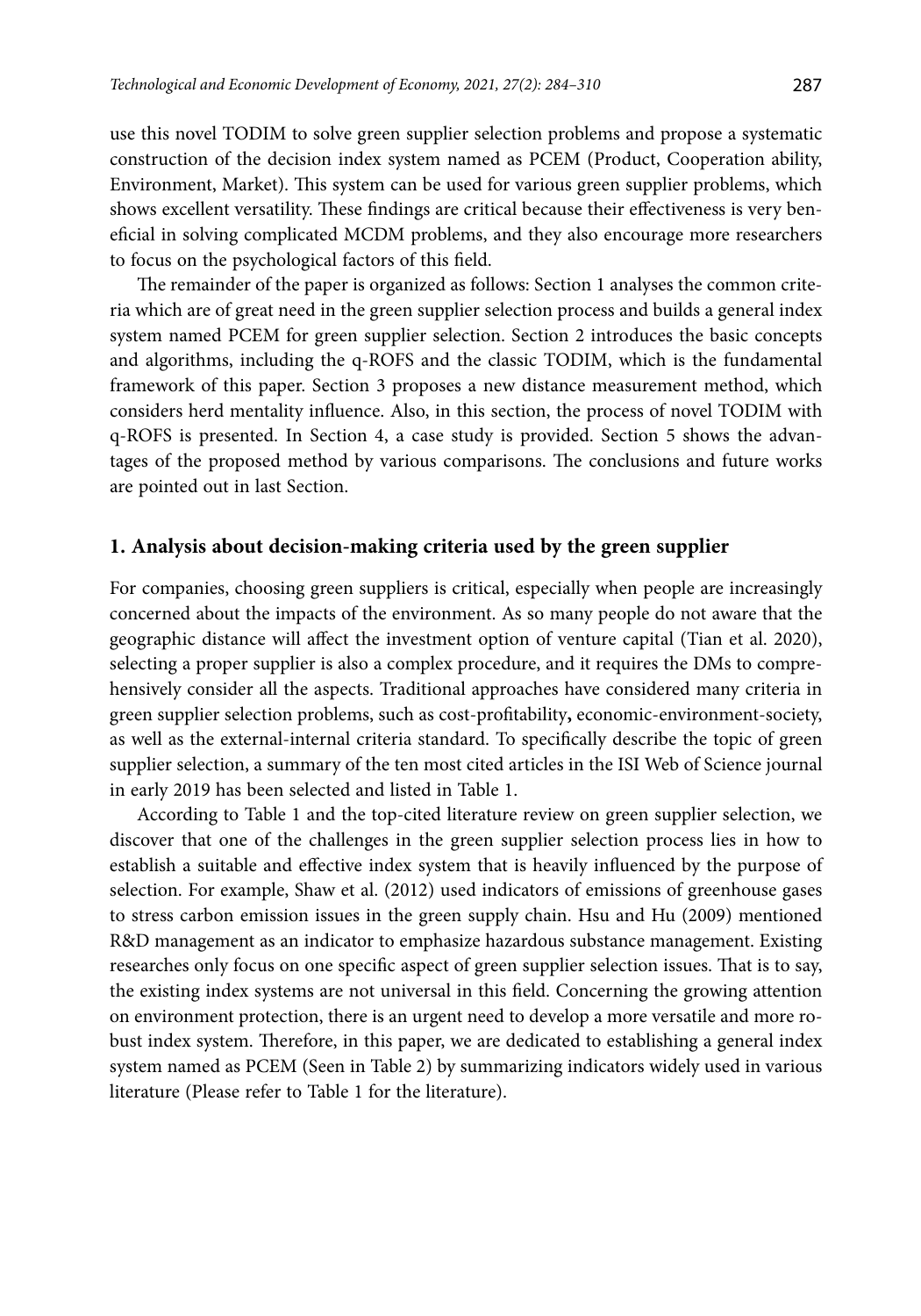| Author(s)                         | Selection Criteria                                                                                                                                    | Method                                                             | Purpose                                                                                                                                                            |
|-----------------------------------|-------------------------------------------------------------------------------------------------------------------------------------------------------|--------------------------------------------------------------------|--------------------------------------------------------------------------------------------------------------------------------------------------------------------|
| Buyukozkan<br>and Cifci<br>(2012) | (1) Organization<br>(2) Financial performance<br>(3) Service quality<br>(4) Technology<br>(5) Green competencies                                      | Fuzzy<br><b>DEMTEL</b><br><b>Fuzzy ANP</b><br><b>Fuzzy TOPSIS</b>  | Consider the qualitative and<br>quantitative components in<br>the green supplier selection<br>process.                                                             |
| Lee et al.<br>(2009)              | (1) Quality<br>(2) Technology capability<br>(3) Pollution control<br>(4) Environmental management<br>(5) Green product<br>(6) Green competencies      | Fuzzy AHP<br>Fuzzy-extended<br>AHP                                 | Propose a hierarchy to<br>evaluate the importance of the<br>criteria and the performance<br>of green suppliers.                                                    |
| Min and<br>Galle<br>(2001)        | (1) Environmental liability and<br>penalty<br>(2) A supplier's environmental<br>commitment<br>(3) Environmental cost                                  | Hypothesis<br>Testing<br>Factor Analysis                           | Identify the variables that<br>influence the implementation<br>of green purchasing and<br>supplier selection.                                                      |
| Shaw et al.<br>(2012)             | $(1)$ Cost<br>(2) Quality<br>(3) Lead time<br>(4) Emissions of greenhouse gases<br>(5) Demand                                                         | Fuzzy-AHP,<br>Fuzzy multi-<br>objective linear<br>programming      | Address the carbon emission<br>issue to the supplier selection<br>criteria to select appropriate<br>suppliers.                                                     |
| Kuo et al.<br>(2010)              | (1) Service<br>$(2)$ Cost<br>(3) Environment<br>(4) Quality<br>(5) Delivery<br>(6) Corporate social responsibility                                    | ANN<br>DEA<br>ANP                                                  | Develop a new model called<br>ANN-MADA hybrid method<br>to evaluate the selection of<br>green suppliers.                                                           |
| Hsu and Hu<br>(2009)              | (1) Procurement management<br>(2) R&D management<br>(3) Process management<br>(4) Incoming quality control<br>(5) Management system                   | <b>ANP</b>                                                         | Address the hazardous<br>substance management into<br>the green supplier selection<br>process.                                                                     |
| Kannan et al.<br>(2014)           | $(1)$ Cost<br>(2) Quality<br>(3) Delivery<br>(4) Technology capability<br>(5) Environmental competency<br>(6) Financial performance                   | Fuzzy<br><b>DEMATEL</b><br><b>Fuzzy AHP</b><br><b>Fuzzy TOPSIS</b> | Propose an integrated model<br>to select the best green<br>supplier by considering<br>the limited capacity, other<br>constraints as well as the<br>expert opinion. |
| Buyukozkan<br>and Cifci<br>(2011) | (1) Organization<br>(2) Financial performance<br>(3) Service quality<br>(4) Technology<br>(5) Social responsibility and<br>environmental competencies | <b>Fuzzy AHP</b>                                                   | Novel method considering<br>incomplete preference to<br>select suppliers for supply<br>chains.                                                                     |
| Hsu et al.<br>(2013)              | (1) Planning<br>(2) Implementation<br>(3) Management                                                                                                  | <b>DEMATEL</b>                                                     | Address the carbon<br>management in green supply<br>chain to select best green<br>supplier who are capable of<br>having competence in carbon<br>management.        |

Table 1. The top ten cited articles in green supplier selection in 2019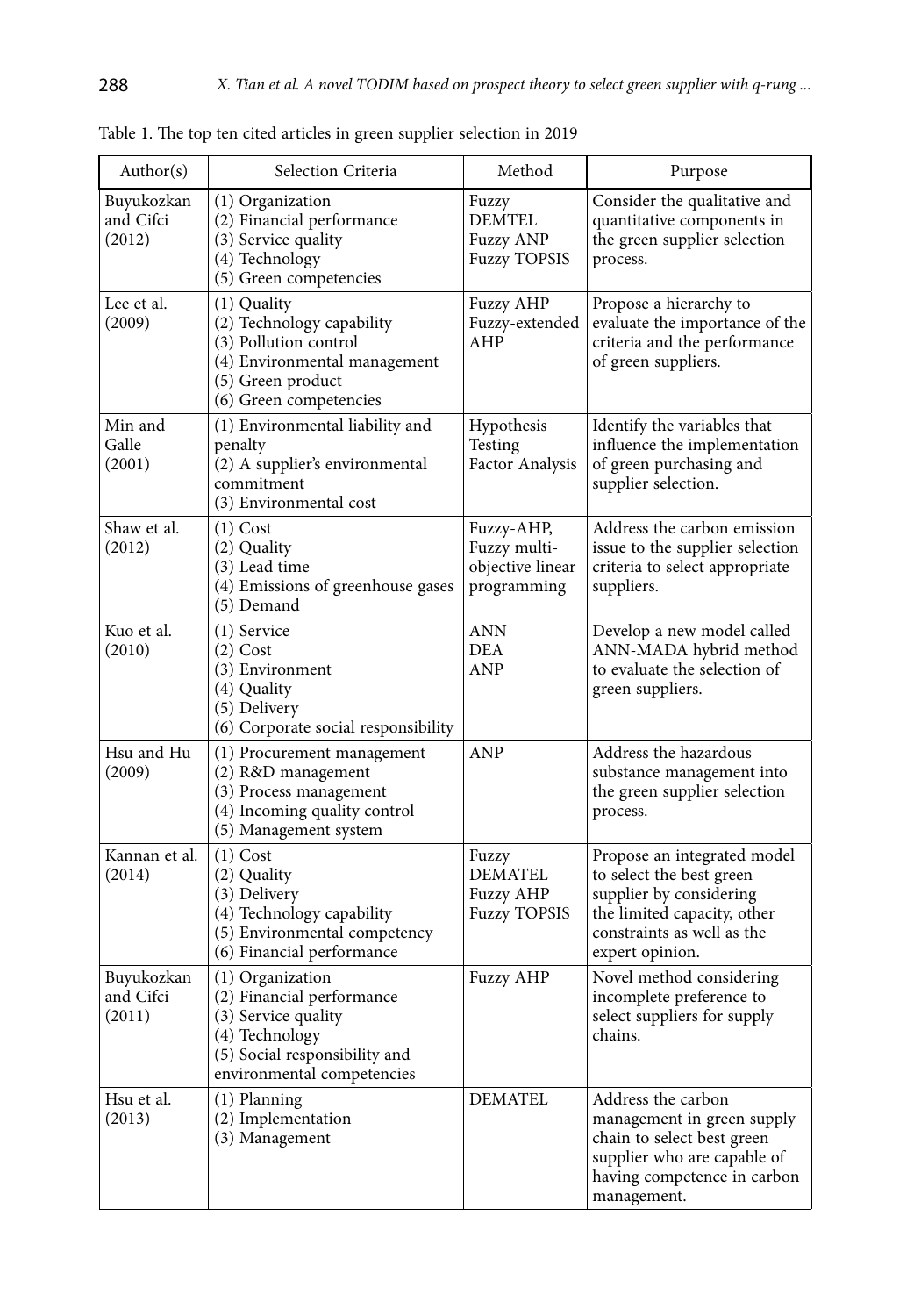| Aspect                        | Criteria/Definition                                                                        | References                                                                                                                                            |
|-------------------------------|--------------------------------------------------------------------------------------------|-------------------------------------------------------------------------------------------------------------------------------------------------------|
| Product<br>(P)                | $P_1$ : Interest<br>$P_2$ : Quality<br>$P_3$ : Service                                     | Bai and Sarkis (2010a; 2010b)<br>Lee et al. (2009); Kuo et al. (2010); Zhang et al.<br>(2003); Kuo et al. (2010); Bala et al. (2008);                 |
| Cooperation<br>ability<br>(C) | $C_1$ : Management ability<br>$C_2$ : innovation ability<br>$C_3$ : Technology             | Humphreys et al. (2006); Hsu and Hu (2009)<br>Chiou et al. (2011); Bin and Hong-jun (2010)<br>Buyukozkan and Cifci (2011, 2012); Lee et al.<br>(2009) |
| Environment<br>(E)            | $E_1$ : Design for Environment<br>$E_2$ : Environmental Competences<br>$E_3$ : Green image | Awasthi et al. (2010); Humphreys et al. (2006)<br>Grisi et al. (2010); Humphreys et al. (2006)<br>Lee et al. (2009); Humphreys et al. (2006)          |
| Market<br>(M)                 | $M_1$ : Financial Performance<br>$M_2$ : Green market share                                | Buyukozkan and Cifci (2011, 2012)<br>Awasthi et al. (2010); Humphreys et al. (2006)                                                                   |

Table 2. Evaluation index system of green supplier selection (PCEM)

### (1) Product (*P*)

Product is the primary and most essential part to select a suitable supplier. There is no doubt that better products are often more competitive in the market. It contains interest  $(P_1)$ , quality  $(P_2)$ , and service  $(P_3)$ . Kuo et al. (2010) pointed out the price, quality and service were the top three indicators for evaluating a suitable green supplier, because these indicators, especially quality and service, can comprehensively reflect the internal value of the product. However, according to Bai and Sarkis (2010a, 2010b), supplier of high interest has a better chance of achieving higher joint performance. In this paper, interest  $(P_1)$ , calculated by the net income divided by unit cost, is used to effectively measure the profitability of the company other than the price. Quality  $(P_2)$  refers to the ability to improve product quality, including quality-related certificates and quality management systems. Moreover, according to Bala et al. (2008), service  $(P_3)$  considers the service attitude, after service, as well as the willingness to solve conflicts.

### (2) Cooperation ability (*C*)

Trapp and Sarkis (2016) introduced that the choice of supplier was closely related to the cooperation ability, and it could make a real difference in the strong competence market. Many studies take the company management as the cooperation ability. Actually, the management ability  $(C_1)$  is only one aspect of it. It focuses on the effectiveness of procurement management and process management. Koplin et al. (2007) found that top-notch suppliers typically established a vertical supplier structure to work effectively, and a good supplier chain helped substantially mitigate the potential risks.

Besides, factors such as innovation ability  $(C_2)$  and technology ability  $(C_3)$  also need to be considered. Innovation ability  $(C_2)$  is an important aspect to indicate a company's ability, and it usually directly gives rise to the changes of the customers' choice. Chen et al. (2006) pointed out that the innovation process could differentiate products from different companies, and contribute to lower production costs, which is closely related to the competitive advantage of enterprises. In other words, companies with higher innovation capabilities tend to be favored. They are generally more likely to upgrade and update their products in a greener way, and are more acceptable by customers. As for technology  $(C_3)$ , it refers to the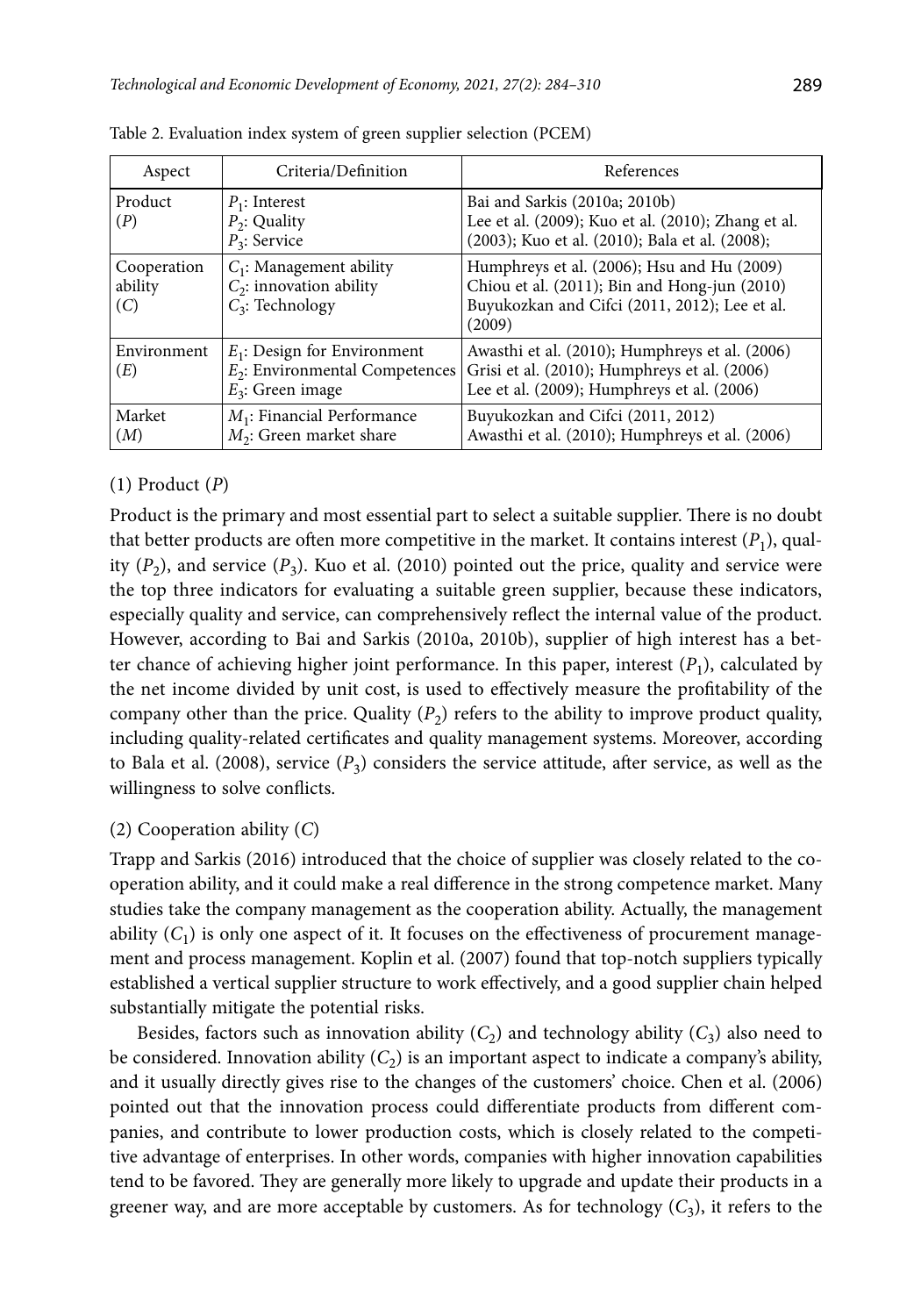revolution capacity and the degree of automation. Buyukozkan and Cifci (2011) concluded it as one of the most essential factors to maintain environment improvements and product competence, which is adopted by the majority of the green supplier selection system.

### (3) Environment (*E*)

The environment is the most crucial part of green supplier selection because green products often carry environmental labels. Chen et al. (2014) mentioned that environment was the key element for the green supply chain. This aspect includes three criteria: environment (*E*1), environmental competences  $(E_2)$ , and green image  $(E_3)$ , respectively. Design for environment  $(E_1)$  contains five vital steps, including recycling, reuse, re-manufacture, disassembly, and disposal. Superior suppliers consider every step to maximize their benefits and realize sustainable development described by Awasthi et al. (2010). Moreover, environmental competence  $(E_2)$  emphasizes green material and green technology, which helps to make a deeper impression on the product. The deeper the company's impression of environmental protection, the greater the product sales will be. However, the green image  $(E_3)$  is an abstract criterion and is usually neglected by customers. Actually, it primarily affects the final choice of customers. Hence, it is necessary to be considered.

### (4) Market (*M*)

Awasthi et al. (2010) pointed out that marketing factors would be of great importance. The market mainly reflects by financial performance  $(M_1)$  and green market share  $(M_2)$ . Financial performance  $(M_1)$  shows the financial ability of the supplier. Buyukozkan and Cifci (2011) believed that the financial situation and the stability of funds were the most fundamental issues for the sustainability of supplier companies. Besides, the green market share  $(M_2)$  can lead to differences between green suppliers, because the green supply chain has a certain degree of concentration for customers with green purchasing habits. The crucial role of the green market share  $(M<sub>2</sub>)$  in the green supply chain has also been demonstrated by many researchers who take the retention of customers with green purchasing habits as a significant factor.

From the above retrospect and explanation, green suppliers pay very close attention to four aspects: product, cooperation ability, environment, as well as market. Moreover, PCEM obtained from those extensive researches has excellent versatility.

### **2. Basic concepts and algorithms**

In this section, we briefly review the concepts of q-ROFS and classical TODIM. They are the fundamental line of this paper and have excellent advantages in handling fuzzy information and MCDM problems, respectively.

#### **2.1. Q-rung orthopair fuzzy set**

Compared with IFS and PFS, q-ROFS (Yager, 2017) is developed to express a broader range of fuzzy information. They all consist of two parts: support (*u*) and opposition (*v*). Differently, in q-ROFS, the sum of the *q*-th power of the membership degree and the *q*-th power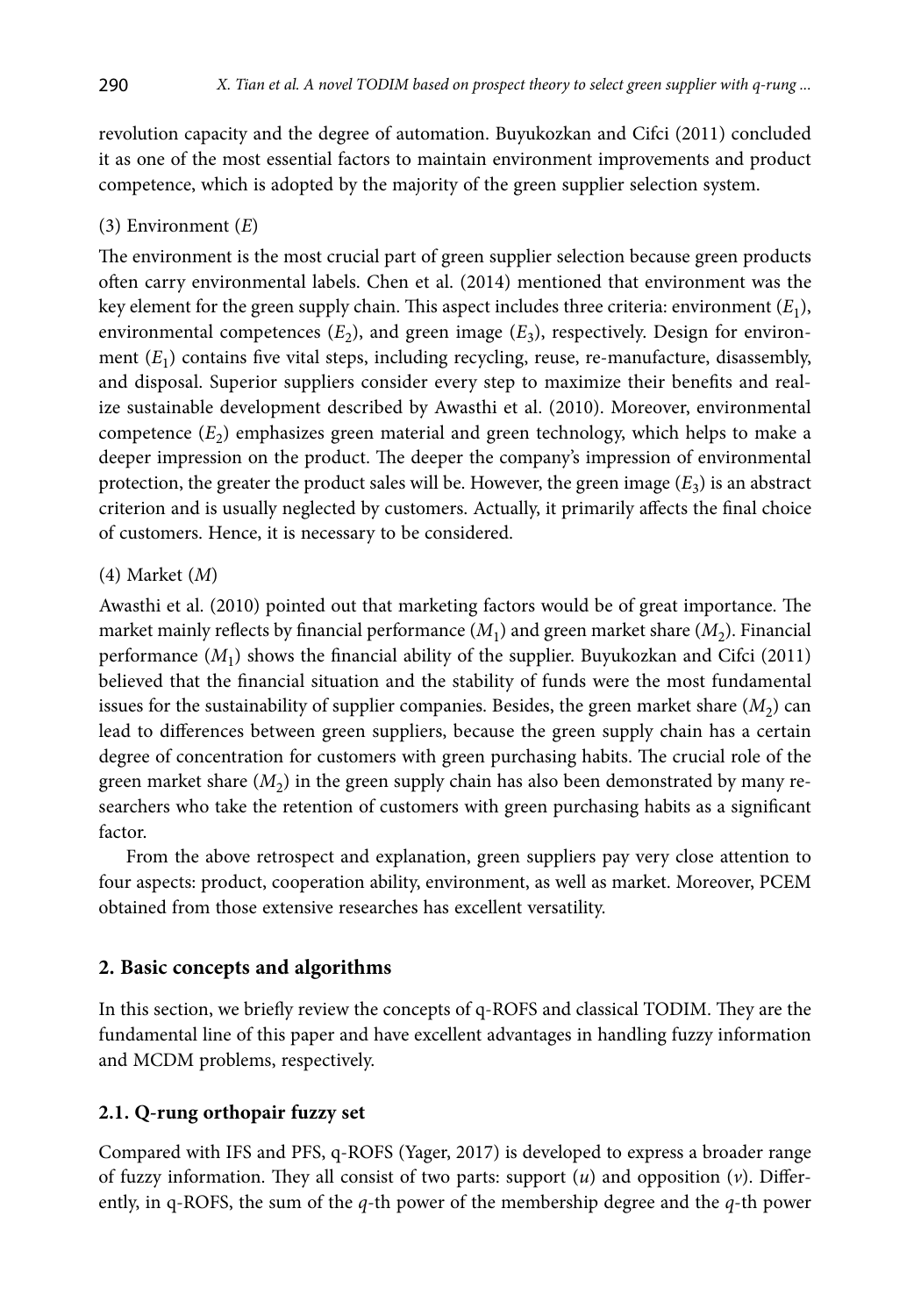of the non-membership degree is no more than one, while, in IFS and PFS,  $q = 1$  and  $q =$ 2 respectively. Obviously, q-ROFS is a more general one. In other words, IFS and PFS are just special cases of q-ROFS. Hence, in this paper, we use q-ROFS to express the evaluation information.

A q-ROFS, in a finite universe of discourse *X*, is given by

$$
A = \{ \langle x_A, \mu_A(x), \nu_A(x) \rangle \, \big| \, x \in X \},\tag{1}
$$

where  $\mu_A(x) \in [0,1]$  denotes the degree of membership and  $v_A(x) \in [0,1]$  means the degree of non-membership of the element  $x \in X$  belonging to the set *A*, respectively, with the condition that  $0 \leq \mu_A(x)^q + \nu_A(x)^q \leq 1$ .  $\alpha = (\mu_\alpha(x), \nu_\alpha(x))$  is called q-rung orthopair fuzzy number (q-ROFN). The degree of hesitancy is  $\pi_A(x) = \sqrt[q]{1 - (\mu_A(x))^q - (\nu_A(x))^q}$ . According to (1)[,](#page-7-0) [a q](#page-7-0)-ROFS can easily degenerate into IFS or PFS by setting the  $q = 1$  and  $q = 2$  respectively.

To compare the difference between two q-ROFNs  $\alpha_A = (\mu_A, v_A)$  and  $\alpha_B = (\mu_B, v_B)$ , score function  $S(\alpha_i)$  and accuracy function  $H(\alpha_i)$  are presented as:

<span id="page-7-0"></span>
$$
S(\alpha_i) = \mu_i^q - \nu_i^q; \tag{2}
$$

$$
H(\alpha_i) = \mu_i^q + \nu_i^q. \tag{3}
$$

<span id="page-7-2"></span>According to the equations above, we can select a reasonable result by the following comparison equations:

(1) If  $S(\alpha_A) > S(\alpha_B)$ , then  $\alpha_A > \alpha_B$ ; (2) If  $S(\alpha_A) < S(\alpha_B)$ , then  $\alpha_A > \alpha_B$ ; (3) If  $S(\alpha_A) = S(\alpha_B)$ , then 1) If  $H_A > H_B$ , then  $\alpha_A > \alpha_B$ ; 2) If  $H_A < H_B$ , then  $\alpha_A < \alpha_B$ ; 3) If  $H_A = H_B$ , then  $\alpha_A = \alpha_B$ .

#### **2.2. Classical TODIM**

Let  $A = \{a_1, a_2, \dots, a_n\}$  be a finite set of alternatives,  $C = \{c_1, c_2, \dots, c_m\}$  be a finite set of criteria,  $\omega = {\omega_1, \omega_2, \cdots, \omega_m},$ 1 1 *m j*  $\sum_{j=1}$   $\omega_j$  = 1 ) be the weighting vector of criteria, and decision matrix be the  $X = \left[ x_{ij} \right]_{n \times m}$ . Then, the procedure of classical TODIM (Gomes & Lima, 1991) is shown as follows:

**Step 1:** Normalize the decision matrix  $X = \begin{bmatrix} x_{ij} \end{bmatrix}_{n \times m}$  into  $V = \begin{bmatrix} v_{ij} \end{bmatrix}_{n \times m}$ , according to the cost criterion and benefit criterion,  $i \in N$ ,  $j \in M$ :

$$
v_{ij} = \begin{cases} x_{ij}, & c_j \text{ is benefit criterion} \\ -x_{ij}, & c_j \text{ is cost criterion} \end{cases}
$$
 (4)

<span id="page-7-1"></span>**Step 2:** Obtain the relative weight  $\omega_{ir}$  of criterion  $c_j$  ( $j = 1,2,\dots, m$ ):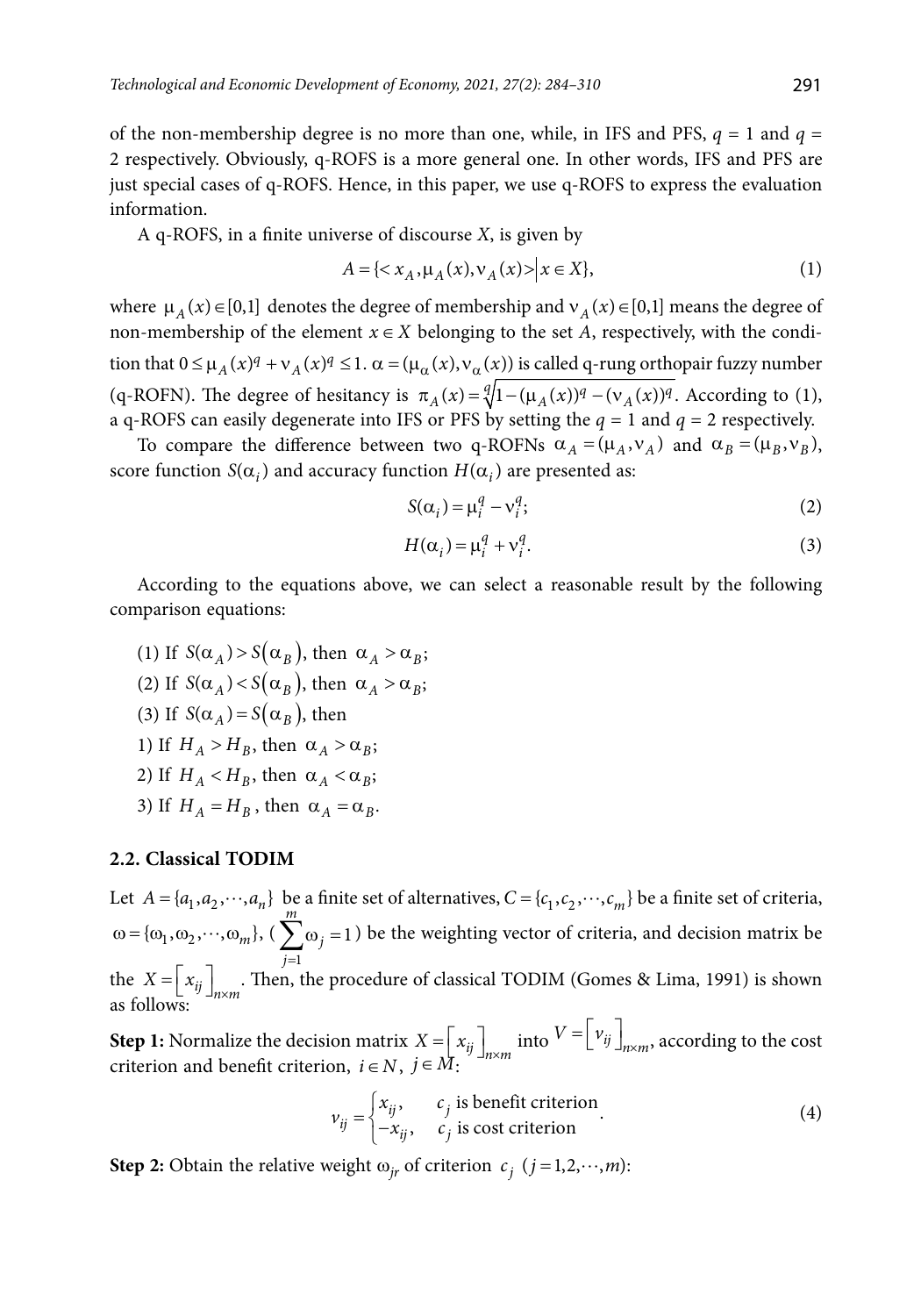$$
\omega_{jr} = \frac{\omega_j}{\omega_r},\tag{5}
$$

where  $\omega_r = \max\{\omega_j \, | \, j = 1, 2, \cdots, m\}$ .  $\omega_j$  and  $\omega_r$  are the original weights of criteria  $c_j$  and  $c_r$  correspondingly, and  $c<sub>r</sub>$  is the reference criterion.

**Step 3:** Calculate the relative dominance degree of each alternative  $a_i$  over the rest of the alternative  $a_k$  ( $k = 1, 2, \dots, n$ ,  $k \neq i$ ) regarding  $c_j$ .

$$
\Phi_j(a_i, a_k) = \begin{cases}\n\sqrt{\frac{\omega_{jr}(v_{ij} - v_{kj})}{\sum_{j=1}^m \omega_{jr}}} & \text{if } v_{ij} > v_{kj} \\
0 & \text{if } v_{ij} = v_{kj} \\
-\frac{1}{\Theta} \sqrt{\frac{\sum_{j=1}^m \omega_{jr}(v_{ij} - v_{kj})}{\sum_{j=1}^m \omega_{jr}}}\n\end{cases}
$$
\n(6)

The parameter  $\theta$  denotes the attenuation factor of the losses.

**Step 4:** Acquire the dominance degree  $\delta(a_i, a_k)$ , which is affected by the sum up of the alternative  $a_i$  over the rest of the alternative  $a_k$ ( $k = 1, 2, \dots, n, k \neq i$ ):

$$
\delta(a_i, a_k) = \sum_{j=1}^{m} \Phi_j(a_i, a_k).
$$
 (7)

**Step 5:** Get the overall dominance degrees  $\eta(a_i)$ :

$$
\eta(a_i) = \frac{\sum_{k=1}^{n} \delta(a_i, a_k) - \min_i \left\{ \sum_{k=1}^{n} \delta(a_i, a_k) \right\}}{\max_i \left\{ \sum_{k=1}^{n} \delta(a_i, a_k) \right\} - \min_i \left\{ \sum_{k=1}^{n} \delta(a_i, a_k) \right\}}.
$$
\n(8)

**Step 6:** Rank the alternatives according to the overall dominance degree of each alternative  $\eta(a_i)$ . The bigger the  $\eta(a_i)$  is, the better the alternative  $a_i$  will be:

$$
a_i \succ a_i \Leftrightarrow \eta(a_i) > \eta(a_{i'}).
$$
\n(9)

#### **3. Novel TODIM with q-rung orthopair fuzzy set**

Information fusion is an essential part in the decision-making process. In addition, distance is an important way to integrate fuzzy information. Firstly, in this section, we will propose a new distance by considering the influence of herd mentality. Then, the novel TODIM with q-ROFS is constructed. Finally, an extension of classical TODIM with q-ROFS is presented here.

#### **3.1. Limitations of the existing distance measure**

Existing distance measures can be divided into two groups. The first group only considers the influence of support  $(\mu)$  and opposition  $(v)$ . For example, the measurement of normalized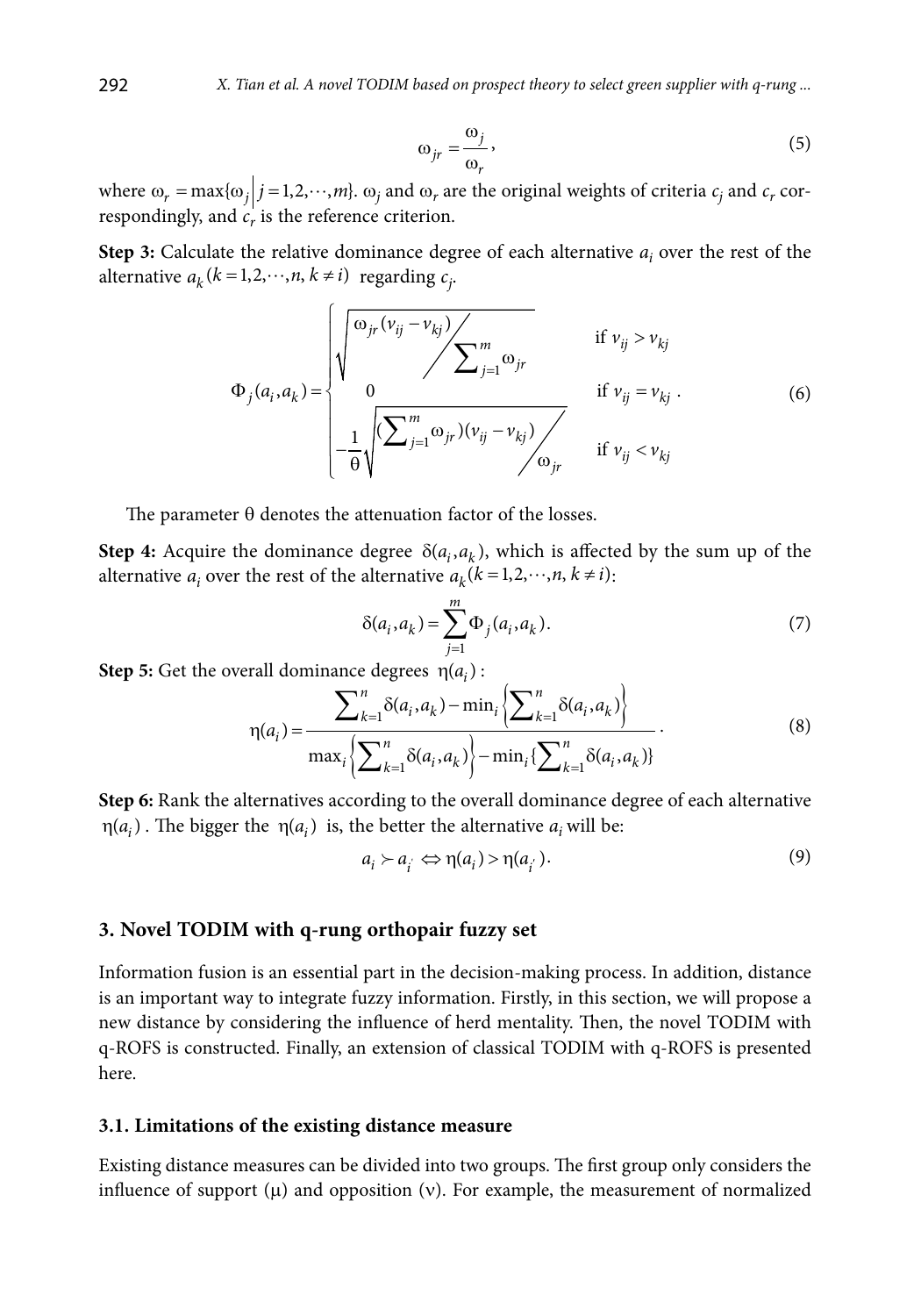Hamming distance  $d_1$  $(A, B) = \frac{1}{2n} \sum_{j=1}^{n} (|\mu_A - \mu_B| + |v_A - v_B|)$ *A*  $\mu_B$   $\mid \cdot \mid$  *A*  $\nu_B$ *j*  $d_1(A,B) = \frac{1}{2n} \sum_{j=1}^n (|\mu_A - \mu_B| + |v_A - v_B|)$  only covers membership ( $\mu$ ) and

non-membership (v). Moreover, the second group includes the degree of hesitancy, such as

the advanced Euclidean distance 
$$
d_2(A, B) = \sqrt{\frac{1}{2n} \sum_{j=1}^{n} \left[ (\mu_A - \mu_B)^2 + (v_A - v_B)^2 + (\pi_A - \pi_B)^2 \right]}
$$

(Szmidt & Kacprzyk, 2000). Du and Hu (2017) concluded that the ranking of orthopairs may differ from the distance equation. With the escalation complexity of decision-making information, the influence of psychological factors on the decision-making process can no longer be ignored in modern society when people make his/her choice with hesitation. Therefore, it is reasonable to combine the psychology of DM with distance, and we also offer a new perspective for distance measure.

#### **3.2. New perspective of distance measure**

Peng et al. (2018) introduced the herd mentality in score function. However, the distance is instrumental to the comparison of fuzzy information. The accuracy of distance measurement has a profound effect on the relative dominance  $(\Phi)$  which may directly change the final choice. In addition, distance is greatly influenced by such a herd mentality. That is, people often hesitate and change their minds in the process of decision making. For example, when a DM is hesitant, his/her decision may be vacillated by the value of the support  $(\mu)$  and opposition (v). Therefore, a new distance measure is first proposed to consider the herd mentality influence established in the form of the properties of  $S$  curve function  $f(x)$ 1 *x*  $f(x) = \frac{e^x}{e^x + 1}$ , and then the influence of herd mentality is described (Peng et al., 2018).

Let  $\alpha_A = (\mu_A, \nu_A)$  and  $\alpha_B = (\mu_B, \nu_B)$  be two q-ROFNs, and  $X = \{x_1, x_2, \dots, x_n\}$  be a universe of discourse. The new distance measure  $d_R(\cdot)$  between *A* and *B* is given by:

$$
d_R(A,B) = \left(\frac{1}{3} \left| \mu_A - \mu_B \right|^P + \frac{1}{3} \left| v_A - v_B \right|^P + \frac{1}{3} \left| \frac{v_A - v_B}{\mu_A - \mu_B} (\pi_A' - \pi_B')^P \right| \right)^{1/P};
$$
(10)

$$
\pi_{i} = \left| \frac{e^{u_i^q - v_i^q}}{e^{u_i^q - v_i^q} + 1} - \frac{1}{2} (1 - (\mu_i(x))^q - (\nu_i(x))^q) \right|.
$$
\nwhere  $t > 1$ .

\n(11)

where  $p \geq 1$ .

When  $p = 1$ , it is the Hamming distance between *A* and *B*, that is,

<span id="page-9-0"></span>
$$
d_{H}(A,B) = \left(\frac{1}{2}|\mu_{A} - \mu_{B}| + \frac{1}{2}|\nu_{A} - \nu_{B}| + \left|\frac{\nu_{A} - \nu_{B}}{\mu_{A} - \mu_{B}}(\pi_{A}^{'} - \pi_{B}^{'})\right|\right);
$$
  

$$
\pi_{i} = \left| \left(\frac{e^{\mu_{i} - \nu_{i}}}{e^{\mu_{i} - \nu_{i}} + 1} - \frac{1}{2}\right)(1 - (\mu_{i}(x)) - (\nu_{i}(x))) \right|.
$$

When  $p = 2$ , it is the Euclidean distance between *A* and *B*, that is,

$$
d_E(A,B) = \left(\frac{1}{2} \left| \mu_A - \mu_B \right|^2 + \frac{1}{2} \left| \nu_A - \nu_B \right|^2 + \left| \frac{\nu_A - \nu_B}{\mu_A - \mu_B} (\pi_A' - \pi_B')^2 \right| \right)^{1/2};
$$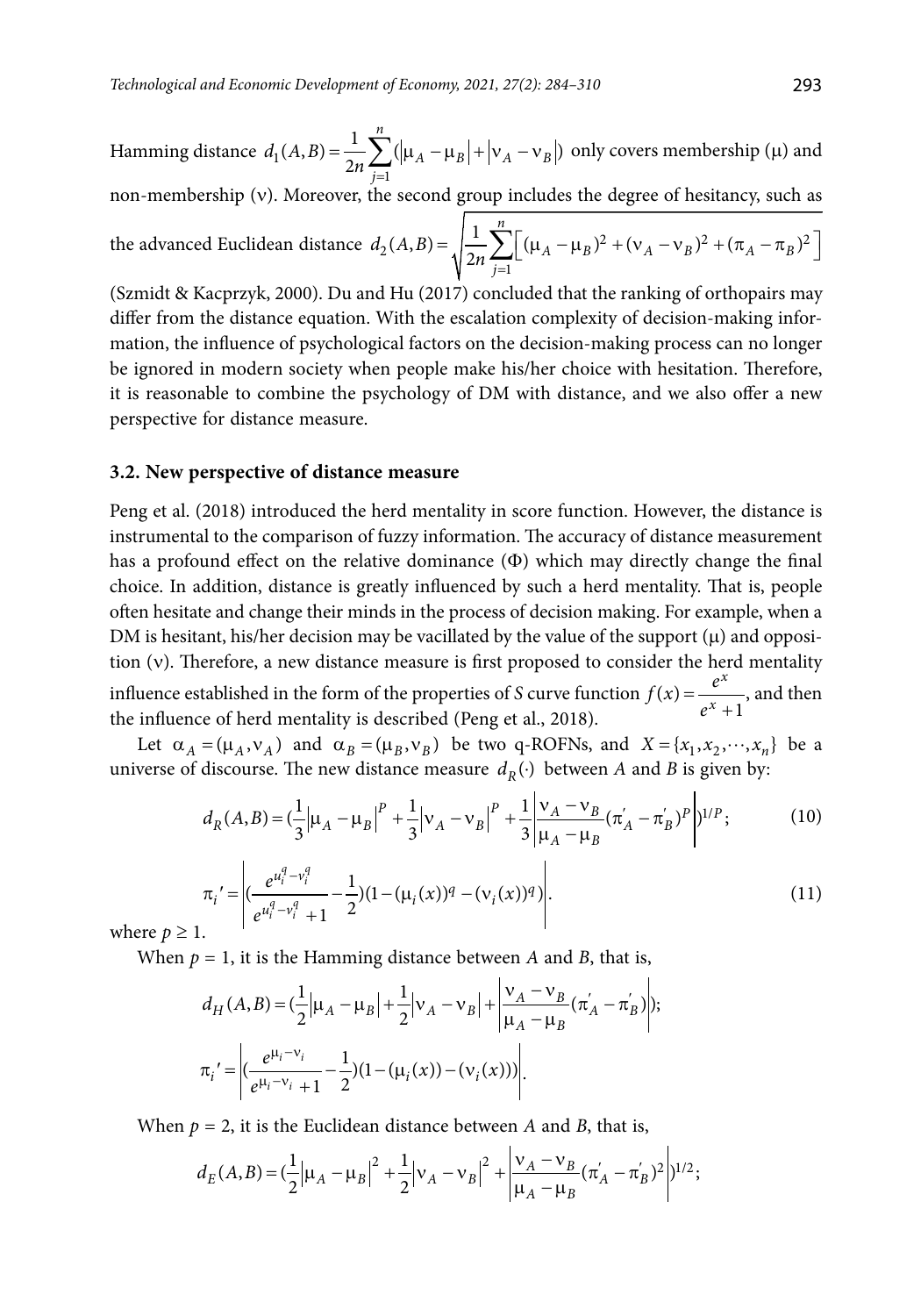$$
\pi_i' = \left| \left( \frac{e^{u_i^2 - v_i^2}}{e^{u_i^2 - v_i^2} + 1} - \frac{1}{2} \right) (1 - (\mu_i(x))^2 - (\nu_i(x))^2) \right|.
$$

**Proposition.** Let  $d_R(A, B)$  be the novel distance between two q-ROFs  $A = (A^+, A^-)$  and  $B = (B^+, B^-)$ . Then, there are:

$$
0 \le d_R(A, B) \le 1;
$$
  
\n
$$
d_R(A, B) = 0, \text{ iff } A = B;
$$
  
\n
$$
d_R(A, B) = d_R(B, A);
$$
  
\n
$$
d_R(A, C) \le d_R(A, B) + d_R(B, C);
$$
  
\nFor  $C = < C^+, C^- >$ , if  $A \le B \le C$ , then  $d_R(A, C) \ge d_R(A, B) \vee d_R(B, C).$ 

### **3.3. Procedure of novel TODIM with q-rung orthopair fuzzy set**

Let  $A = (a_1, a_2, \dots, a_n)$  be a finite set of alternatives,  $C = \{c_1, c_2, \dots, c_m\}$  be the criteria, and  $\omega = (\omega_1, \omega_2, \cdots, \omega_m)$ 1  $(\sum \omega_i = 1)$ *m j*  $\sum_{j=1}$   $\omega_j$  = 1) be the weighting vector of the corresponding criterion. Then, the decision matrix  $X = \left[ x_{ij} \right]_{n \times m}$  satisfies the characteristic of the q-ROFS, where  $x_{ij}$  denotes the evaluation information of alternative  $a_i$  over  $c_j$ . After that, the procedure of q-rung orthopair fuzzy TODIM is described step by step as follows:

**Step 1:** Obtain the normalized decision matrix  $P = (p_{ij})_{n \times m}$  according to (4).

**Step 2:** Work out the weighting value ξ(ω*<sup>j</sup>* ) according to the following equation, and the transformed probability weight is acquired by (12):

$$
\xi(\omega_j) = \begin{cases}\n\xi^+(\omega_j) = \frac{(\omega_j)^\gamma}{\frac{1}{(\omega_j)^{\gamma} + (1 - \omega_j)^\gamma} \cdot p_{ij} - p_{kj} \ge 0} \\
(\omega_j)^\gamma + (1 - \omega_j)^\gamma \cdot \frac{1}{(\omega_j)^{\delta}} \\
\xi^-(\omega_j) = \frac{(\omega_j)^{\delta}}{(\omega_j)^{\delta} + (1 - \omega_j)^{\delta} \cdot \frac{1}{\delta}}\n\end{cases}
$$
\n(12)

where  $\omega_j$  is the weight of  $c_j$ ; both  $\gamma$  and  $\delta$  are the parameters describing the curvature of the weighting function, and they represent the differences in sensitivity reduction in the domain of gains and losses, respectively.

**Step 3:** Determine the relative weight  $\xi^*(\omega_{jr})$  for  $a_i$  over  $a_k$ :

<span id="page-10-1"></span><span id="page-10-0"></span>
$$
\xi^*(\omega_{jr}) = \frac{\xi(\omega_j)}{\xi(\omega_r)}, \ r, j \in M, \ \forall (i, k), \tag{13}
$$

where  $\omega_j$  and  $\omega_r$  are the original weights of criteria  $c_j$  and  $c_r$  correspondingly.  $\xi(\omega_j)$  and  $\xi(\omega_r)$  represent the transformed weight calculated by (12[\), where](#page-10-0)  $\xi(\omega_r) = \max{\{\xi(\omega_j)|j \in M\}}$ .

**Step 4:** Get the relative dominance of  $a_i$  over  $a_k$  under the criterion  $c_j$  by (14):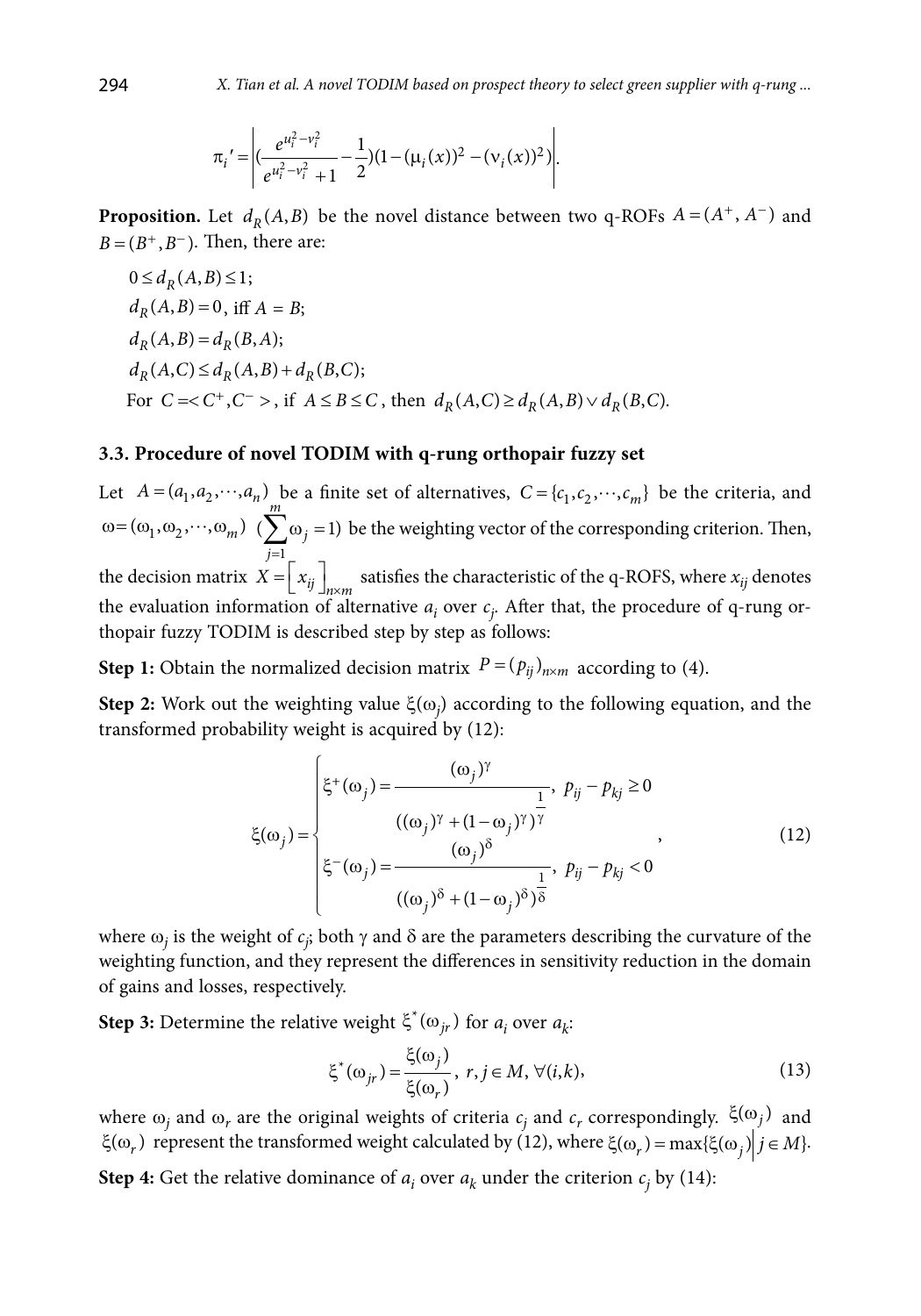$$
\Phi_{j^*}(a_i, a_k) = \begin{cases} \xi^*(d(p_{ij}, p_{kj}))^{\alpha} & \text{if } p_{ij} > p_{kj} \\ 0 & \text{if } p_{ij} = p_{kj}, \\ -\lambda (\sum_{j=1}^m \xi^*)(d(p_{ij}, p_{kj}))^{\beta} & \text{if } p_{ij} < p_{kj} \end{cases}
$$
(14)

where parameter  $\lambda$  denotes the attenuation factor of the losses and  $\lambda > 0$ .  $d(p_{ii}, p_{ki})$  is the distance of  $p_{ij}$  and  $p_{ki}$ , which is calculated by (10).

**Step 5:** Acquire the dominance degree  $\delta(a_i, a_k)$  determined by the relative dominance degree of *ai* over *ak*.

<span id="page-11-2"></span>
$$
\delta^*(a_i, a_k) = \sum_{j=1}^m \Phi_{j^*}(a_i, a_k). \tag{15}
$$

**Step 6[:](#page-11-0)** Get the overall dominance degree based on (16):

<span id="page-11-0"></span>
$$
\eta^*(a_i) = \frac{\sum_{k=1}^n \delta^*(a_i, a_k) - \min_i \left\{ \sum_{k=1}^n \delta^*(a_i, a_k) \right\}}{\max_i \left\{ \sum_{k=1}^n \delta^*(a_i, a_k) \right\} - \min_i \left\{ \sum_{k=1}^n \delta^*(a_i, a_k) \right\}}.
$$
(16)

<span id="page-11-1"></span>**Step 7:** Rank the alternatives according to the overall dominance degree of each alternative  $\eta$  ( $a_i$ ) and find the optimal one:

$$
a_i \succ a_{i'} \Leftrightarrow \eta^*(a_i) > \eta^*(a_{i'}).
$$
 (17)

The bigger the  $\eta^*(a_i)$  is, the better the alternative  $a_i$  will be.

However, if there is  $\eta^*(a_i) = \eta^*(a_{i'})$ , we should judge again by using the degree of hesi-<br> $\begin{vmatrix} a_i^a - v_i^a & 1 \end{vmatrix}$ 

tancy in (11), where 
$$
\pi'(p_{ij}) = \left| \left( \frac{e^{u_{ij}^u - v_{ij}^u}}{e^{u_{ij}^a - v_{ij}^a} + 1} - \frac{1}{2} \right) (1 - (\mu_{ij}(x))^q - (\nu_{ij}(x))^q) \right|
$$
.  
\n(1) If  $\sum_{j=1}^n \pi'(p_{ij}) > \sum_{j=1}^n \pi'(p_{i'j})$ , then  $a_i \prec a_{i'}$ ;  
\n(2) If  $\sum_{j=1}^n \pi'(p_{ij}) < \sum_{j=1}^n \pi'(p_{i'j})$ , then  $a_i \succ a_{i'}$ ;  
\n(3) If  $\sum_{j=1}^n \pi'(p_{ij}) = \sum_{j=1}^n \pi'(p_{i'j})$ , then  $a_i \approx a_{i'}$ .

#### **3.4. Procedure of extended TODIM with q-rung orthopair fuzzy set**

To show the advantages of the novel TODIM in Section 3.3, we also propose the extended TODIM with q-ROFS.

**Step 1:** Get the decision matrix  $X = \left[ x_{ij} \right]_{n \times m}$  and  $\omega = (\omega_1, \omega_2, \dots, \omega_m)$  ( $\sum \omega_j = 1$ 1 *j*= *m*  $\sum \omega_j = 1$ ), where

 $x_{ij}$  denotes the evaluation information of  $a_i$  over  $c_j$ , which satisfies the characteristic of q-ROFS, and  $\omega_j$  is the weighting vector of criterion  $c_j$ . Then, normalize the fuzzy decision matrix into  $P = (p_{ij})_{n \times m}$  based on (4).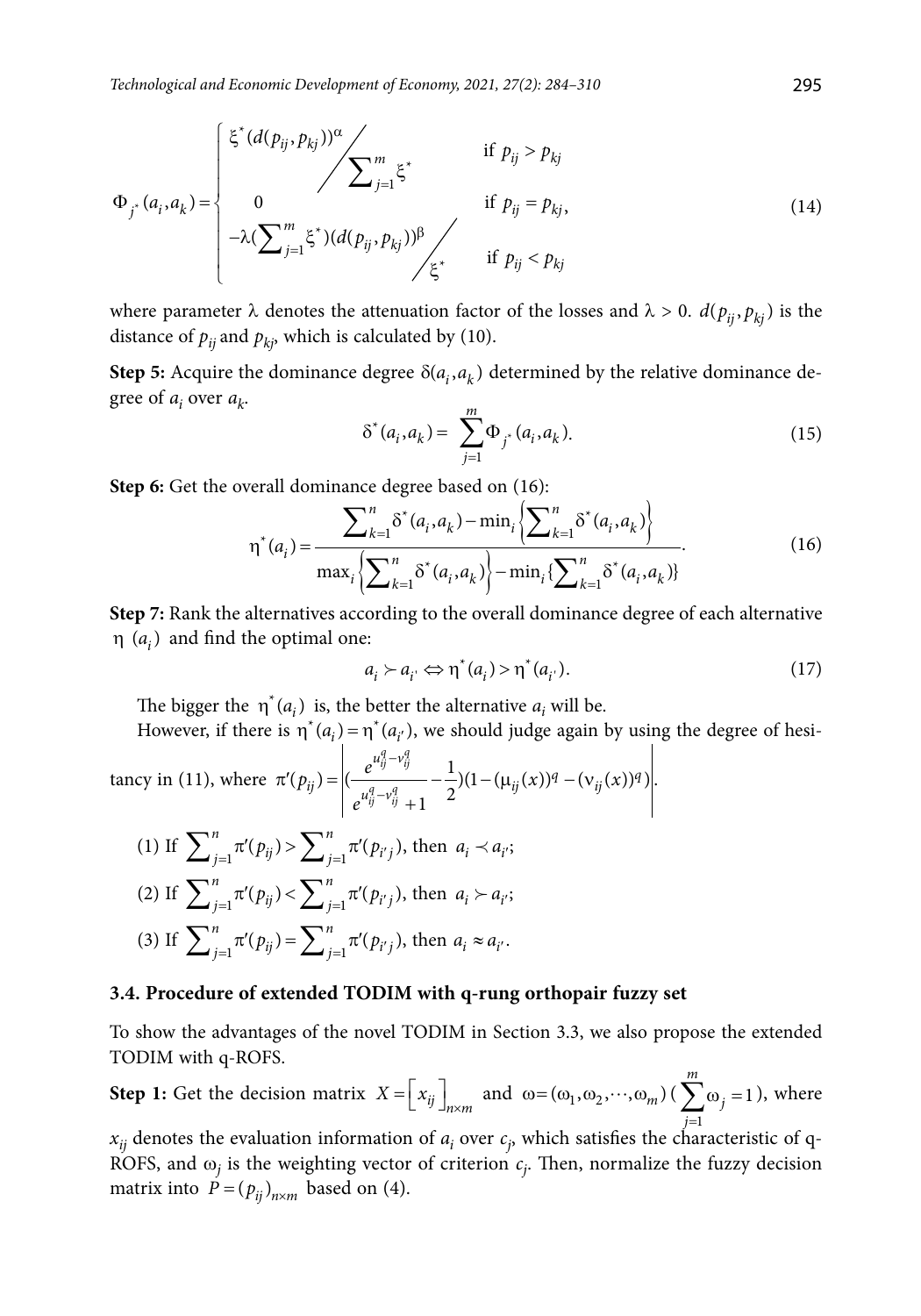**Step 2:** Calculate the relative weights  $\omega_{ir}$  of criterion  $c_j$  ( $j = 1, 2, \dots, m$ ):

$$
\omega_{jr} = \frac{\omega_j}{\omega_r},\tag{18}
$$

where  $\omega_r = \max{\{\omega_j \mid j = 1, 2, \cdots, m\}}$ .

<span id="page-12-0"></span>**Step 3:** Obtain the new distance of  $p_{ij}$  over  $p_{ki}$  according to (10) and (11), and calculate the dominance degree by comparing possibility index first:

$$
\Phi'_{j}(a_{i}, a_{k}) = \begin{cases} \sqrt{\frac{\omega_{jr} d(p_{ij}, p_{kj})}{\sum_{j=1}^{m} \omega_{jr}} & \text{if } p_{ij} > p_{kj} \\ 0 & \text{if } p_{ij} = p_{kj}. \\ -\frac{1}{\theta} \sqrt{\frac{\sum_{j=1}^{m} \omega_{jr} (d(p_{ij}, p_{kj}))}{\sum_{j=1}^{m} \omega_{jr}} & \text{if } p_{ij} < p_{kj} \end{cases}
$$
(19)

The parameter  $\theta$  denotes the attenuation factor of the losses.

**Step 4:** Calculate the dominance degree  $\delta'(a_i, a_k)$  according to (15)[.](#page-11-1)

**Step 5:** Obtain the overall dominance degree,  $\eta'(a_i)$  on the basis of (16).

**Step 6:** Rank the alternatives according to the overall dominance degree of each alternative  $\eta'(a_i)$ . The bigger the  $\eta'(a_i)$  is, the better the alternative  $a_i$  will be, that is:

<span id="page-12-1"></span>
$$
a_i \succ a_{i'} \Leftrightarrow \eta'(a_i) > \eta'(a_{i'}).
$$
\n(20)

### **4. Case study**

This section conducts a case with pork supplier companies, and the effectiveness of the novel TODIM is fully proved by comparing it with the extended TODIM and extended TOPSIS. Besides, the case is also applied to IFS and PFS to show the advantages of q-ROFS.

#### **4.1. Background information about the case**

Food safety is a worldwide everlasting topic, and the food supply chain is widely regarded as a vital part of it. Recently, the pork supply chain draws great attention of governments due to the African swine fever (ASF). China is the largest producer of pigs and pork in the world, with about 680 million pigs, and its pork production accounts for more than half of the global production. Since the ASF swept through China, it has reportedly appeared in four northeastern provinces, covering an area of several thousand square kilometers, and 430 million pigs were infected since August 21, 2018, according to Science magazine.

The rapid spread of ASF is attributed to China's special hog breeding patterns. Many pigs are raised by small farms that lack basic bio-safety facilities and measures. Moreover, hormones and pesticides are used inappropriately. Various unqualified feeding procedures can cause residues in pigs. Most importantly, the bad pattern has seriously affected the green ecological environment of the breeding grounds. Consequently, how to develop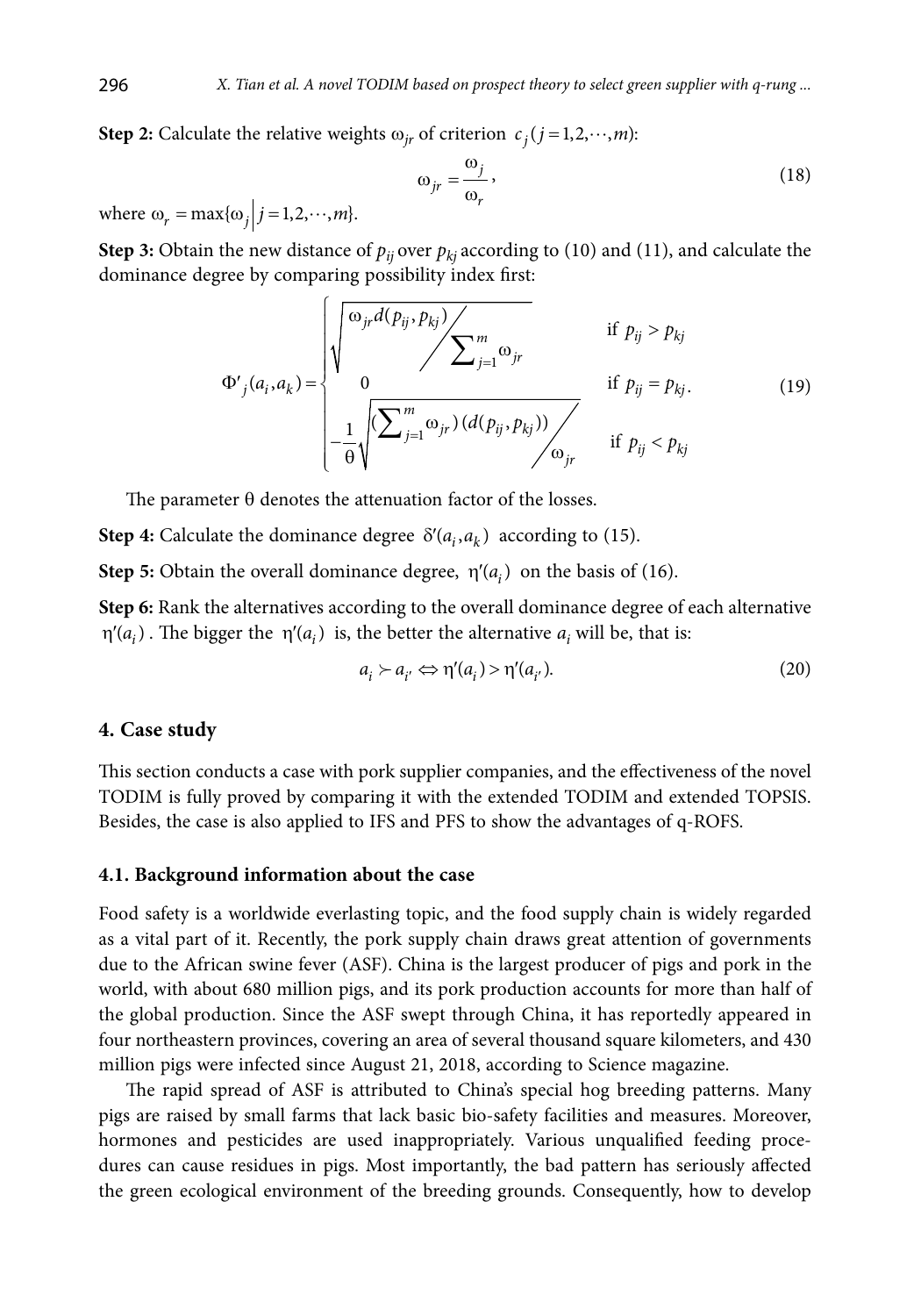the green supply chain for the pig industry and to realize food safety and environmentally friendly is a win-win topic. Four hog companies are selected to do more detailed investigations based on the systematic evaluation criteria of green suppliers in section 2, including Texong *A*1, Lonshi *A*2, Betensh *A*3, Ulela *A*4. The calculated weights of criteria are  $\omega = {\omega_1, \omega_2, \cdots, \omega_{11}} = {0.1965, 0.1189, 0.1297, 0.0982, 0.0472, 0.0483, 0.0547, 0.0689, 0.0352,$  $0.1043, 0.0981$ 

## **4.2. Screening process by the novel TODIM with q-rung orthopair fuzzy set**

**Step 1:** After discreet discussion, evaluation information of the four green suppliers is given, and we identify every  $x_{ij}$  by judging whether it belongs to the cost criterion and get the corresponding normalized  $p_{ij}$  in Table 3.

| $\mathsf{c}_1$                                                                                                                                                                                                                 | ັ | U2 | $\mathfrak{c}_4$ | ıς | ۰6 | $\iota_8$ | $\iota_{\alpha}$ | 40 <sup>2</sup> | 611 |
|--------------------------------------------------------------------------------------------------------------------------------------------------------------------------------------------------------------------------------|---|----|------------------|----|----|-----------|------------------|-----------------|-----|
| $\mid$ A $_1$ $\mid$ (0.82,0.02) $\mid$ (0.94,0.17) $\mid$ (0.55,0.30) $\mid$ (0.74,0.19) $\mid$ (0.69,0.18) $\mid$ (0.77,0.63) $\mid$ (0.78,0.08) $\mid$ (0.49,0.44) $\mid$ (0.45,0.31) $\mid$ (0.21,0.30) $\mid$ (0.47,0.23) |   |    |                  |    |    |           |                  |                 |     |
| $\mid A_{2}\mid$ (0.23,0,17) $\mid$ (0.23,0.44) $\mid$ (0.43,0.18) $\mid$ (0.44,0.11) $\mid$ (0.26,0.41) $\mid$ (0.59,0.26) $\mid$ (0.22,0.12) $\mid$ (0.30,0.32) $\mid$ (0.42,0.51) $\mid$ (0.09,0.26) $\mid$ (0.80,0.03)     |   |    |                  |    |    |           |                  |                 |     |
| $A_3$ $(0.24,0.46)$ $(0.52,0.23)$ $(0.04,0.89)$ $(0.10,0.26)$ $(0.14,0.72)$ $(0.11,0.65)$ $(0.70,0.20)$ $(0.03,0.74)$ $(0.50,0.48)$ $(0.18,0.24)$ $(0.89,0.03)$                                                                |   |    |                  |    |    |           |                  |                 |     |
| $\mid$ $A$ $_{4}\mid$ $(0.49,0.17)\mid$ $(0.50,0.47)\mid$ $(0.06,0.68)\mid$ $(0.04,0.07)\mid$ $(0.52,0.10)\mid$ $(0.72,0.15)\mid$ $(0.08,0.13)\mid$ $(0.17,0.39)\mid$ $(0.06,0.40)\mid$ $(0.53,0.42)\mid$ $(0.29,0.43)\mid$    |   |    |                  |    |    |           |                  |                 |     |

Table 3. Evaluation matrix

**Step 2:** The transformed probability weight is calculated according to (12), and it shows in Table 4. Based on the transformed probability weight in Table 4, the relative weight  $\xi^*(\omega_{ir})$ is calculated by (13[\),](#page-10-1) and it reflects the relative values of each transformed weight value.

Table 4. Transformed probability weights

|                                                                                                                                                                                          | $c_1$ $c_2$ $c_3$ $c_4$ $c_5$ $c_6$ $c_7$ $c_8$ $c_9$ $c_{10}$ $c_{11}$ |  |  |  |  |  |
|------------------------------------------------------------------------------------------------------------------------------------------------------------------------------------------|-------------------------------------------------------------------------|--|--|--|--|--|
| $\left  \xi^+(\omega) \right $ 0.259   0.203   0.211   0.185   0.128   0.129   0.138   0.155   0.110   0.190   0.185                                                                     |                                                                         |  |  |  |  |  |
| $\vert$ $\xi$ <sup>-</sup> (ω) $\vert$ 0.253 $\vert$ 0.189 $\vert$ 0.199 $\vert$ 0.168 $\vert$ 0.108 $\vert$ 0.109 $\vert$ 0.118 $\vert$ 0.136 $\vert$ 0.090 $\vert$ 0.176 $\vert$ 0.168 |                                                                         |  |  |  |  |  |

*Note*: Here  $\gamma = 0.61$  ,  $\delta = 0.69$  in (12). The values of them are from the experiment conducted by Tversky and Kahneman (1992), and they are used by numerous researchers.

**Step 3:** The results of the hesitant degree of each position according to (11) are exhibited in Table 5. Then, the new distance between  $p_{ij}$  and  $p_{ki}$  based on (10) are measured. Here, we just present the result of  $D(c_1)$  regarding  $c_1$ .

|                                                                                              | $c_{1}$ | c <sub>2</sub>                   | c <sub>3</sub> | $c_4$       | c <sub>5</sub> | $c_{6}$ | $c_7$                                                                                                                         | $c_8$ | $c_{\rm q}$ | $c_{10}$ | $c_{11}$                                          |
|----------------------------------------------------------------------------------------------|---------|----------------------------------|----------------|-------------|----------------|---------|-------------------------------------------------------------------------------------------------------------------------------|-------|-------------|----------|---------------------------------------------------|
| $\pi^*(A_1)$ 0.060                                                                           |         | 0.001                            |                |             |                |         | $\mid$ 0.028 $\mid$ 0.058 $\mid$ 0.053 $\mid$ 0.035 $\mid$ 0.061 $\mid$ 0.006 $\mid$ 0.0135 $\mid$ 0.004 $\mid$ 0.0202 $\mid$ |       |             |          |                                                   |
| $\pi^*(A_2)$   0.0018   0.017   0.017   0.019   0.012   0.036   0.002   0.001                |         |                                  |                |             |                |         |                                                                                                                               |       |             |          | $\vert 0.012 \vert 0.004 \vert 0.061 \vert$       |
| $\pi^*(A_3)$   0.019   0.027   0.050   0.004   0.057   0.049   0.054   0.059   0.003   0.002 |         |                                  |                |             |                |         |                                                                                                                               |       |             |          | 0.050                                             |
| $\pi^*(A_4)$   0.025                                                                         |         | $\vert 0.0040 \vert 0.053 \vert$ |                | 7E-05 0.030 |                |         | $\vert 0.057 \vert 0.0004 \vert 0.013 \vert$                                                                                  |       |             |          | $\vert$ 0.015 $\vert$ 0.015 $\vert$ 0.012 $\vert$ |

Table 5. Hesitate degree of possibility index *pij*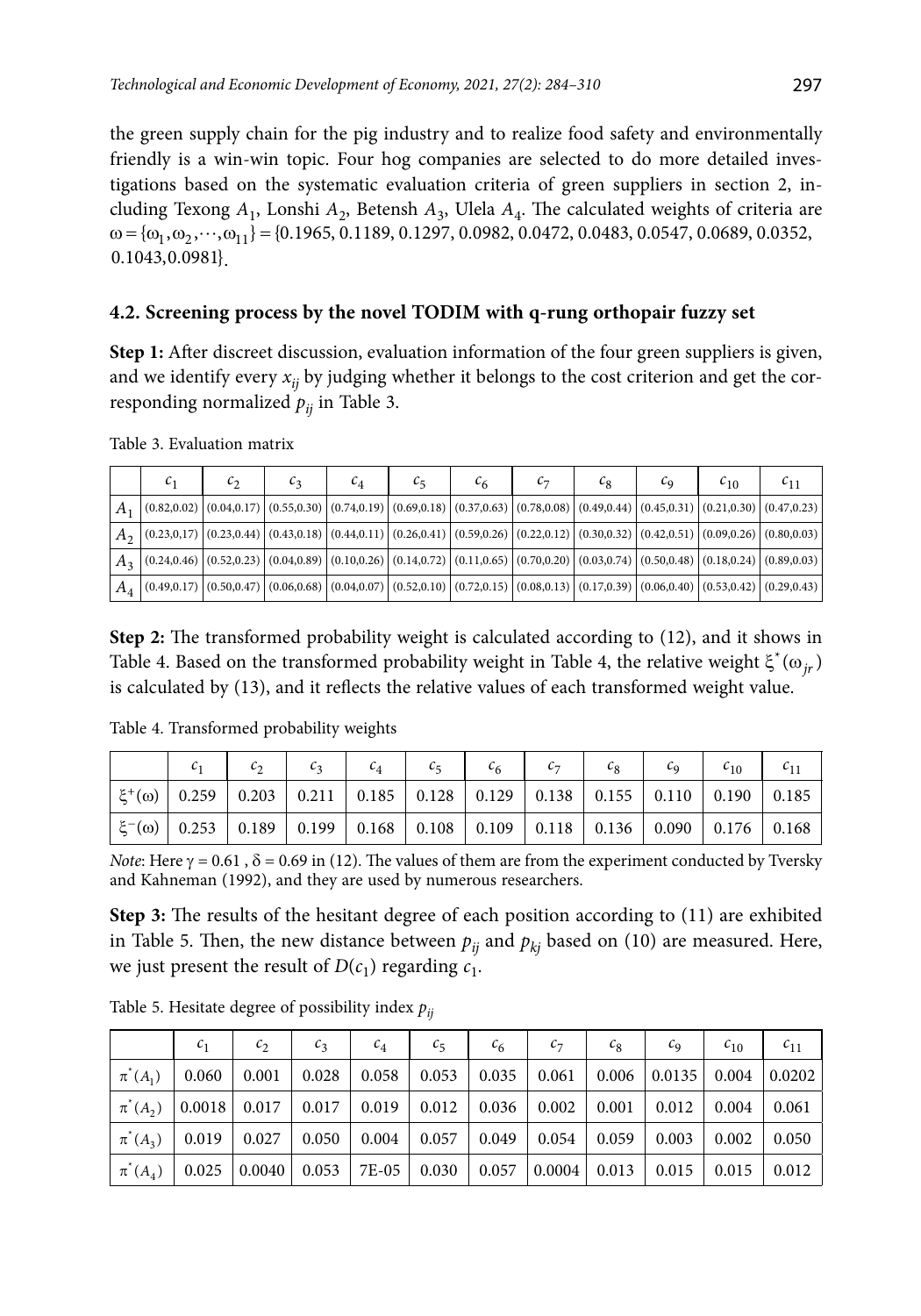$$
D(c_1) = \begin{pmatrix} A_1 & A_2 & A_3 & A_4 \\ A_1 & 0 & 0.252 & 0.350 & 0.165 \\ A_2 & 0.252 & 0 & 0.262 & 0.087 \\ A_3 & 0.350 & 0.262 & 0 & 0.182 \\ A_4 & 0.165 & 0.087 & 0.182 & 0 \end{pmatrix}
$$

**Step 4:** The relative dominance degree of the alternative  $A_1$  over the others for each criterion is determined by (14)[,](#page-11-2) shown in Table 6.

.

|                                                                                                                                                           | c <sub>2</sub> | c <sub>3</sub> | $c_4$ | $c_{5}$ | c <sub>6</sub> | $c_7$ | $c_8$ | $c_{\rm q}$ | $c_{10}$ $c_{11}$ |
|-----------------------------------------------------------------------------------------------------------------------------------------------------------|----------------|----------------|-------|---------|----------------|-------|-------|-------------|-------------------|
| $\mid \Phi^*(a_1, a_2) \mid 0.041 \mid 0.021 \mid 0.013 \mid 0.016 \mid 0.018 \mid -8.480 \mid 0.018 \mid 0.011 \mid 0.006 \mid -1.674 \mid -5.187 \mid$  |                |                |       |         |                |       |       |             |                   |
| $\mid \Phi^*(a_1, a_3) \mid 0.054 \mid -4.538 \mid 0.047 \mid 0.028 \mid 0.028 \mid 0.009 \mid 0.007 \mid 0.025 \mid 0.007 \mid -1.054 \mid -5.835 \mid$  |                |                |       |         |                |       |       |             |                   |
| $\mid \Phi^*(a_1, a_4) \mid 0.028 \mid -6.111 \mid 0.038 \mid 0.032 \mid 0.008 \mid -11.772 \mid 0.022 \mid 0.013 \mid 0.012 \mid -4.109 \mid 0.016 \mid$ |                |                |       |         |                |       |       |             |                   |

Table 6. Relative dominance of alternative *A*<sup>1</sup>

*Note*: Here  $\alpha = 0.88$ ,  $\beta = 0.69$ ,  $\lambda = 2.25$  in (14). The values of them are from the experiment conducted by Tversky and Kahneman (1992), and they are used by many researchers. The distance parameter *p* is 1, and *q* is 3.

**Step 5:** The dominance degrees of the alternative  $A_i$  over the others from (15) are shown in Table 7.

Table 7. Prospect dominance degree of *A*<sup>1</sup>

| $\delta^*(a_1, a_2)$ | $\delta^*(a_1,a_3)$ | $\delta$ <sup>*</sup> $(a_1, a_4)$ |
|----------------------|---------------------|------------------------------------|
| $-15.1970$           | $-11.2232$          | $-21.8236$                         |

**Step 6:** The overall dominance of each alternative is calculated by (16), and the results are exhibited in Table 8.

Table 8. Overall dominance

| $\eta$ <sup><math>(A_1)</math></sup> | (A, )<br>'n | $(A_3)$<br>η | η      |
|--------------------------------------|-------------|--------------|--------|
| 1.0000                               | 0.6987      | 0.0000       | 0.3847 |

**Step 7:** It is known that there is  $\eta^*(A_1) > \eta^*(A_2) > \eta^*(A_4) > \eta^*(A_3)$ , then,  $A_1 > A_2 > A_4 > A_3$ . The alternative  $A_1$  is recognized as the best option among the four green suppliers, whereas,  $A_3$  is regarded as the worst one.

#### **4.3. Screening process by the extended TODIM with q-rung orthopair fuzzy set**

**Step 1:** The decision-making matrix  $X = (x_{ij})_{n \times m}$  is transformed into the evaluation matrix  $P = (p_{ij})_{n \times m}$  in the same way shown in Table 3.

**Step 2:** The relative weight of each criterion is calculated by (18)[,](#page-12-0) and it is shown in Table 9.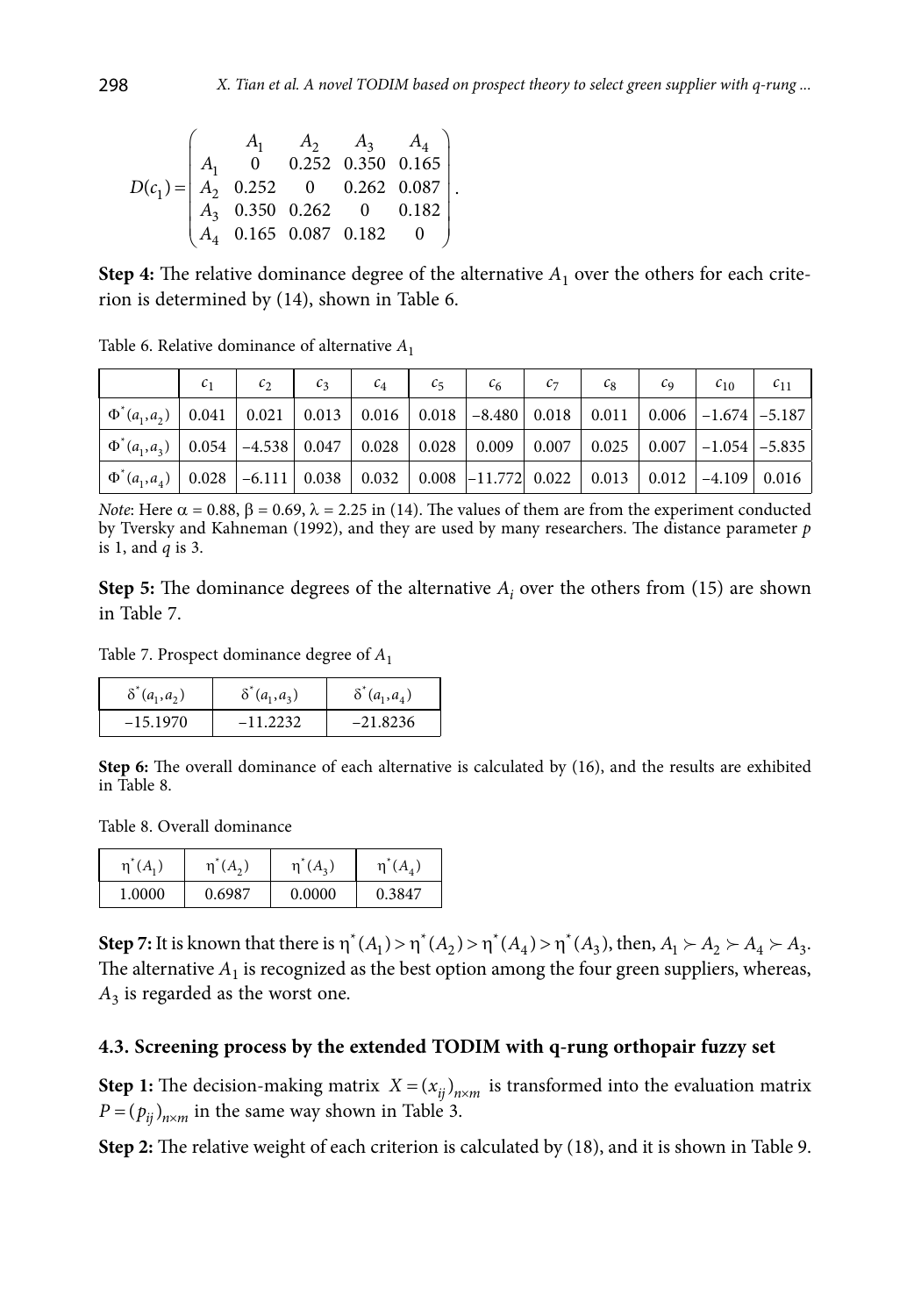Table 9. Relative weights

|              |      | ∼     |       |  |                                                               |  |       |       |       |
|--------------|------|-------|-------|--|---------------------------------------------------------------|--|-------|-------|-------|
| $\omega_{i}$ | 0001 | 0.605 | 0.660 |  | $\vert 0.500 \vert 0.240 \vert 0.246 \vert 0.278 \vert 0.351$ |  | 0.179 | 0.531 | 0.499 |

**Step 3:** Under each criterion, the relative dominance of the alternative  $A_i$  over the others is determined by (19[\),](#page-12-1) and the results are exhibited in Table 10.

|                                                                                                                                                                               | $\mathcal{C}_1$ | $c_{2}$ | $c_{3}$ | $c_4$ | $c_{5}$                                                                                         | $c_{6}$ | $c_{7}$ | $c_{8}$ | $c_{\rm o}$ | $c_{10}$                     | $c_{11}$ |
|-------------------------------------------------------------------------------------------------------------------------------------------------------------------------------|-----------------|---------|---------|-------|-------------------------------------------------------------------------------------------------|---------|---------|---------|-------------|------------------------------|----------|
| $ \Phi'(a_1, a_2) $ 0.222   0.138   0.104   0.113   0.105   -0.984   0.105   0.085                                                                                            |                 |         |         |       |                                                                                                 |         |         |         |             | $0.068$ $-0.318$ $-0.610$    |          |
| $\mid \Phi'(a_1, a_3) \mid$ 0.266 $\mid$ -0.549 $\mid$ 0.227 $\mid$ 0.153 $\mid$ 0.137 $\mid$ 0.067 $\mid$ 0.062 $\mid$ 0.136 $\mid$ 0.055 $\mid$ -0.244 $\mid$ -0.652 $\mid$ |                 |         |         |       |                                                                                                 |         |         |         |             |                              |          |
| $ \Phi'(a_1,a_4) $ 0.180                                                                                                                                                      |                 |         |         |       | $\vert -0.650 \vert 0.2001 \vert 0.1645 \vert 0.064 \vert -1.142 \vert 0.117 \vert 0.093 \vert$ |         |         |         |             | $0.076$   $-0.531$   $0.117$ |          |

Table 10. Relative dominance for each criterion

*Note*: Here  $\theta$  = 0.69 in (19). The value is from the experiment conducted by Tversky and Kahneman (1992), and is used by most researchers.

**Step 4:** The dominance degree of alternative  $A_i$  over the others is calculated by (15), and it is shown in Table 11.

Table 11. Prospect dominance degree of *A*<sup>1</sup>

| $\delta'(a_1, a_2)$ | $\delta'(a_1, a_3)$ | $\delta'(a_1, a_4)$ |
|---------------------|---------------------|---------------------|
| $-0.9710$           | $-0.3422$           | $-1.3108$           |

**Step 5:** The overall dominance of each alternative is calculated by (16), and the result is exhibited in Table 12.

Table 12. Overall dominance

| $\eta'(A_1)$ | $\eta'(A_2)$ | $\eta'(A_3)$ | $\eta'(A_4)$ |
|--------------|--------------|--------------|--------------|
| 1.0000       | 0.5242       | 0.0000       | 0.3282       |

**Step 6:** It is known that there is  $\eta'(A_1) > \eta'(A_2) > \eta'(A_4) > \eta'(A_3)$ , so  $A_1 > A_2 > A_4 > A_3$ . The alternative  $A_1$  is recognized as the best option among the four green suppliers, whereas,  $A_3$  is regarded as the worst one.

## **4.4. Screening process by the novel TODIM with intuitionistic/Pythagorean fuzzy set**

In this section, we show the results of the novel TODIM with IFS and PFS separately. Considering the IFS and PFS are the special cases of q-ROFS, the detailed steps can refer to Section 4.2, and the results are shown in Table 13.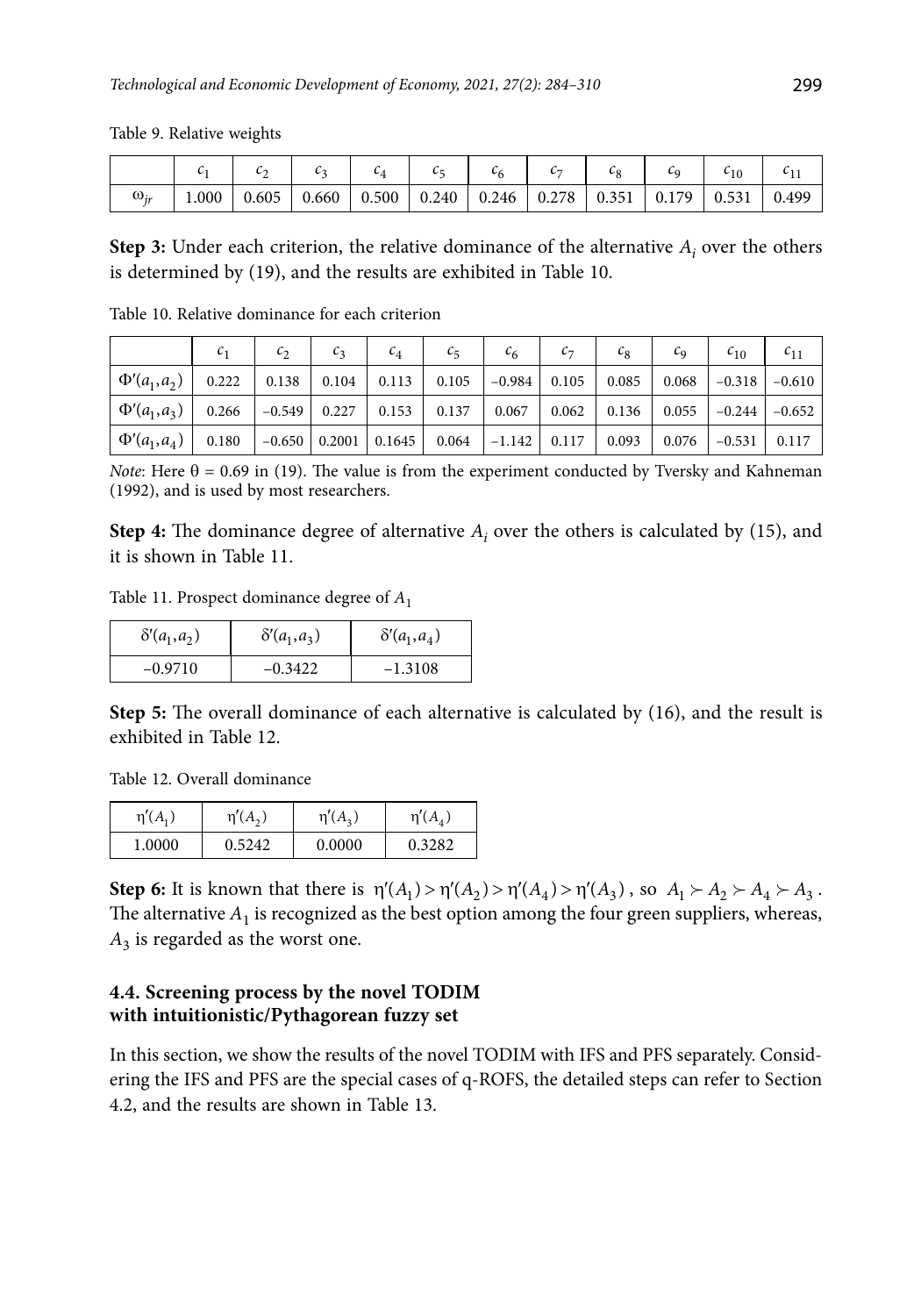| Fuzzy environment | $\eta^*(A_1)$ | $\eta^*(A_2)$ | $\eta^*(A_2)$ | $\eta^*(A_4)$ |
|-------------------|---------------|---------------|---------------|---------------|
| IFS $(p = 1)$     | 1.0000        | 0.6849        | 0.0000        | 0.3705        |
| $PFS(p = 2)$      | 1.0000        | 0.6721        | 0.0000        | 0.3796        |

Table 13. Overall dominance with IFS/PFS

*Note*: Here,  $\alpha = 0.88$ ,  $\beta = 0.69$ , and  $\lambda = 2.25$ .

According to Table 13, the ranking results of novel TODIM with both IFS and PFS are  $\eta^*(A_1) > \eta^*(A_2) > \eta^*(A_4) > \eta^*(A_3)$ , that is,  $A_1 \succ A_2 \succ A_4 \succ A_3$ . The alternative  $A_1$  is considered to be the best choice among the four green suppliers, however,  $A_3$  is the worst one with both IFS and PFS.

### **4.5. Screening process by the extended TODIM with intuitionistic/Pythagorean fuzzy set**

In this section, we combine the extended TODIM with IFS and PFS. The basic steps are detailly depicted in Section 4.3. Here are the results in Table 14.

Table 14. Overall dominance with IFS/PFS

|                   | $\eta'(A_1)$ | $\eta'(A_{2})$ | $\eta'(A_2)$ | $\eta'(A_{\scriptscriptstyle A})$ |
|-------------------|--------------|----------------|--------------|-----------------------------------|
| $ $ IFS $(p = 1)$ | 1.0000       | 0.5091         | 0.0000       | 0.3165                            |
| $PFS(p = 2)$      | 1.0000       | 0.4853         | 0.0000       | 0.3273                            |

*Note*: Here,  $\alpha = 0.88$ ,  $\beta = 0.69$ , and  $\lambda = 2.25$ .

The ranking results obtained from extended TODIM with IFS and with PFS are the same. That is  $\eta'(A_1) > \eta'(A_2) > \eta'(A_4) > \eta'(A_3)$ , so  $A_1 \succ A_2 \succ A_4 \succ A_3$ . The alternative  $A_1$  is recognized as the best option among the four green suppliers, whereas,  $A_3$  is regarded as the worst one both in the two different fuzzy environments.

#### **4.6. Screening process by the extended TOPSIS with q-rung orthopair fuzzy set**

To demonstrate the advantages of novel TODIM, the extension of TOPSIS with q-ROFS is proposed in this section. The classical TOPSIS proposed by Hwang and Yoon (1981) argues that the chosen alternative should be the one with the shortest distance to the positive-ideal solution and with the farthest distance to the negative ideal solution. The procedure of TOP-SIS with q-ROFS is shown below.

**Step 1:** The original decision matrix  $X = (x_{ij})_{n \times m}$  is the same as Table 3. Since information represented by q-ROFN has no measurement units and scales, the normalized decision matrix is also the same as Table 3. The calculated weight is shown in section 4.1.

**Step 2:** Calculate the weighted normalized decision matrix. The weighted normalized evaluation matrix  $K = \left| k_{ij} \right|_{n \times m}$  is determined by (21)[,](#page-17-0) and the results are shown in Table 15.

$$
K = \left[k_{ij}\right]_{n \times m} = w_j \times x_{ij}, \ i = 1, 2, \cdots, n, \ j = 1, 2, \cdots, m.
$$
 (21)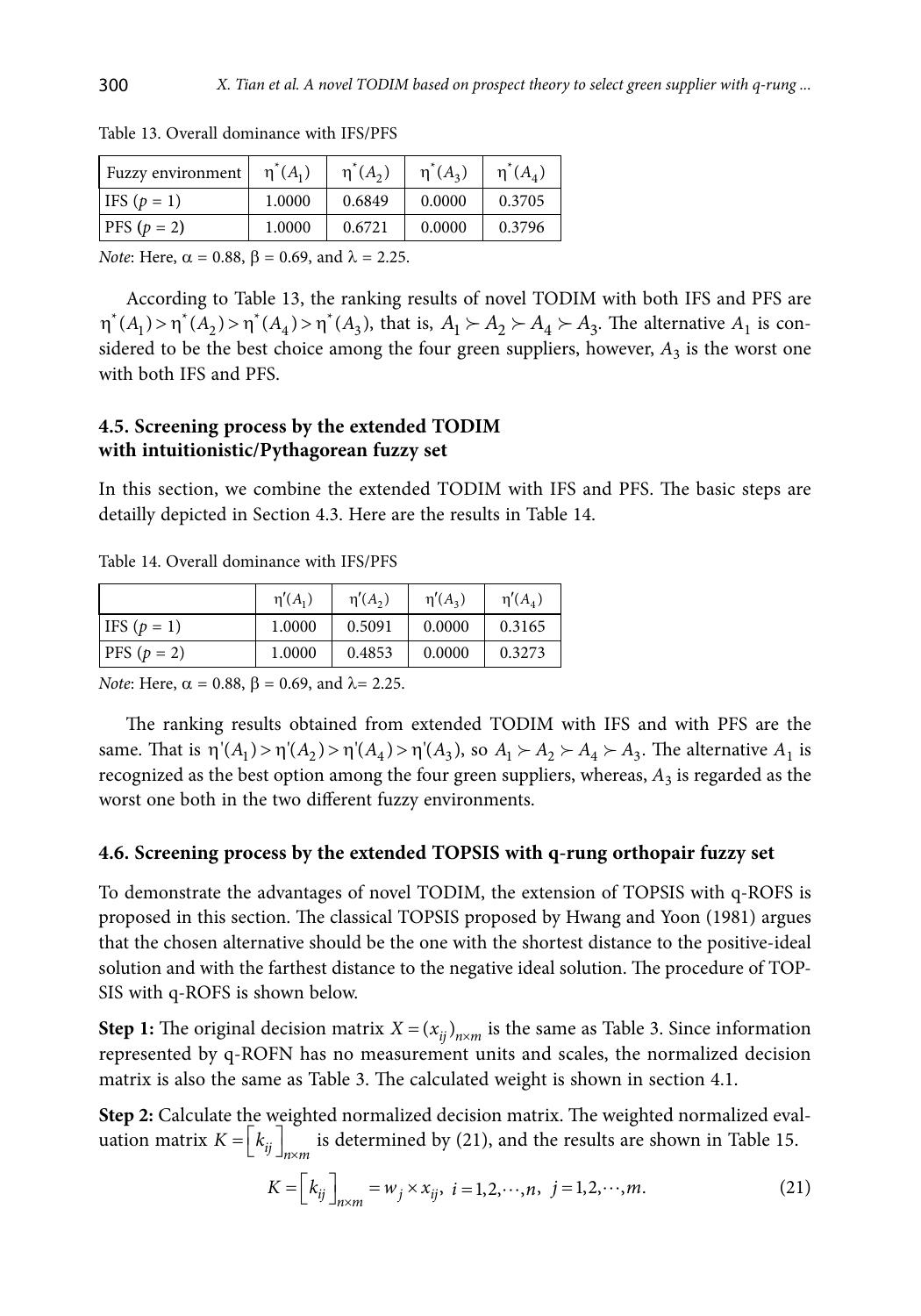|                    |                                                                                                                                                                                                                                                                                       | ı2 | $\mathfrak{c}_4$ | ıς |  | $\mathfrak{c}_8$ | τq | $\epsilon_{10}$ | $^{11}$ |
|--------------------|---------------------------------------------------------------------------------------------------------------------------------------------------------------------------------------------------------------------------------------------------------------------------------------|----|------------------|----|--|------------------|----|-----------------|---------|
| $A_1$              | $\mid$ (0.161,0.004) $\mid$ (0.005,0.020) $\mid$ (0.071,0.039) $\mid$ (0.073,0.019) $\mid$ (0.033,0.008) $\mid$ (0.018,0.030) $\mid$ (0.043,0.004) $\mid$ (0.034,0.030) $\mid$ (0.016,0.011) $\mid$ (0.022,0.031) $\mid$ (0.046,0.023)                                                |    |                  |    |  |                  |    |                 |         |
| $A_{2}$            | $\mid$ (0.045,0,033) $\mid$ (0.027,0.052) $\mid$ (0.056,0.023) $\mid$ (0.043,0.011) $\mid$ (0.012,0.019) $\mid$ (0.028,0.012) $\mid$ (0.012,0.007) $\mid$ (0.021,0.022) $\mid$ (0.015,0.018) $\mid$ (0.099,0.027) $\mid$ (0.078,0.003)                                                |    |                  |    |  |                  |    |                 |         |
| $A_3$              | $\mid (0.047, 0.090) \mid (0.062, 0.027) \mid (0.005, 0.115) \mid (0.010, 0.026) \mid (0.007, 0.034) \mid (0.005, 0.031) \mid (0.038, 0.011) \mid (0.002, 0.051) \mid (0.018, 0.017) \mid (0.019, 0.025) \mid (0.087, 0.003) \mid (0.0067, 0.007) \mid (0.007, 0.037) \mid (0.007, 0$ |    |                  |    |  |                  |    |                 |         |
| $^{\mathsf{H}}A_4$ | $\mid$ (0.096,0.033) $\mid$ (0.059,0.056) $\mid$ (0.008,0.088) $\mid$ (0.004,0.007) $\mid$ (0.025,0.005) $\mid$ (0.035,0.007) $\mid$ (0.004,0.007) $\mid$ (0.012,0.027) $\mid$ (0.020,0.014) $\mid$ (0.055,0.044) $\mid$ (0.028,0.042)                                                |    |                  |    |  |                  |    |                 |         |

<span id="page-17-0"></span>Table 15. The weighted normalized decision matrix

**Step 3:** Get the positive ideal solution  $A^+$  and the negative ideal solution  $A^-$  according to (22) and (23) [\(Dagdeviren](#page-17-1) et al., 2009), where  $J_1$  is associated with the benefit criterion, and  $J_2$  is associated with the cost criterion. The comparison between  $k_{ij}$  and  $k_{i'j}$  ( $i' = 1, 2, \dots, n$ ,  $i \neq i'$ ) is determined by (2) and (3)[.](#page-7-2) The results are presented in Table 16.

$$
A^{+} = \left\{ k_{1}^{+}, k_{2}^{+}, \cdots, k_{j}^{+} \right\} = \left\{ (\max_{i} k_{ij} | j \in J_{1}), (\min_{i} k_{ij} | j \in J_{2}) \middle| i = 1, 2, \cdots, n \right\};
$$
 (22)

<span id="page-17-1"></span>
$$
A^{-} = \left\{ k_1^{-}, k_2^{-}, \cdots, k_j^{-} \right\} = \left\{ (\min_i k_{ij} | j \in J_1), (\max_i k_{ij} | j \in J_2) | i = 1, 2, \cdots, n \right\}.
$$
 (23)

Table 16. The positive ideal solution and negative ideal solution

|                                                                                                                                                                                                                                                                                         |  | ◡ |  |  | L٥ | 610 |  |
|-----------------------------------------------------------------------------------------------------------------------------------------------------------------------------------------------------------------------------------------------------------------------------------------|--|---|--|--|----|-----|--|
| $\left[\left(0.161,0.004\right)\left(0.062,0.027\right)\left(0.071,0.039\right)\left(0.073,0.019\right)\left(0.033,0.008\right)\left(0.035,0.007\right)\left(0.043,0.004\right)\left(0.034,0.030\right)\left(0.016,0.011\right)\left(0.055,0.044\right)\left(0.057,0.003\right)\right]$ |  |   |  |  |    |     |  |
| $ (0.047, 0.090) (0.027, 0.052) (0.005, 0.115) (0.010, 0.026) (0.007, 0.034) (0.005, 0.031) (0.004, 0.007) (0.002, 0.051) (0.002, 0.014) (0.009, 0.027) (0.028, 0.042) $                                                                                                                |  |   |  |  |    |     |  |

**Step 4:** Obtain the separation measures of each alternative from the proposed distance (24) [and](#page-17-2) (25)[, where the hesitan](#page-17-3)t degree is determined by (11).  $D_i^+$  represents the distance of alternative  $A_i$  to the positive ideal solution and  $D_i^-$  is the distance to the negative ideal solution. The results are shown in Table 17.

$$
D_i^+ = \sum_j^m d(k_{ij}, k_i^+) = \left(\frac{1}{3} \sum_j^m \left| \mu_{ij} - \mu_i^+ \right|^p + \frac{1}{3} \sum_j^m \left| v_{ij} - v_i^+ \right|^p + \frac{1}{3} \sum_j^m \left| \frac{v_{ij} - v_i^+}{\mu_{ij} - \mu_i^+} (\pi_{ij} - \pi_{i}^+)^p \right| \right)^{1/p};
$$
\n
$$
D_i^- = \sum_j^m d(k_{ij}, k_i^-) = \left(\frac{1}{3} \sum_j^m \left| \mu_{ij} - \mu_i^- \right|^p + \frac{1}{3} \sum_j^m \left| v_{ij} - v_i^- \right|^p + \frac{1}{3} \sum_j^m \left( \frac{v_{ij} - v_i^-}{\mu_{ij} - \mu_i^-} (\pi_{ij} - \pi_{i}^-)^p \right) \right)^{1/p}.
$$
\n(24)

Table 17. Separation measures of each alternative

|         | $A_1$  | $A_{2}$ | $A_3$  | $A_{\Lambda}$ |
|---------|--------|---------|--------|---------------|
| $D^+_i$ | 0.0704 | 0.1500  | 0.2151 | 0.1710        |
| $D^-_i$ | 0.2326 | 0.1595  | 0.0751 | 0.1319        |

**Step 5:** Acquire the relative closeness coefficient by (26)[.](#page-17-4) Then, they are presented in Table 18.

<span id="page-17-4"></span><span id="page-17-3"></span><span id="page-17-2"></span>
$$
C_i^* = \frac{D_i^-}{D_i^+ + D_i^-}, \ \ i = 1, 2, \cdots, n. \tag{26}
$$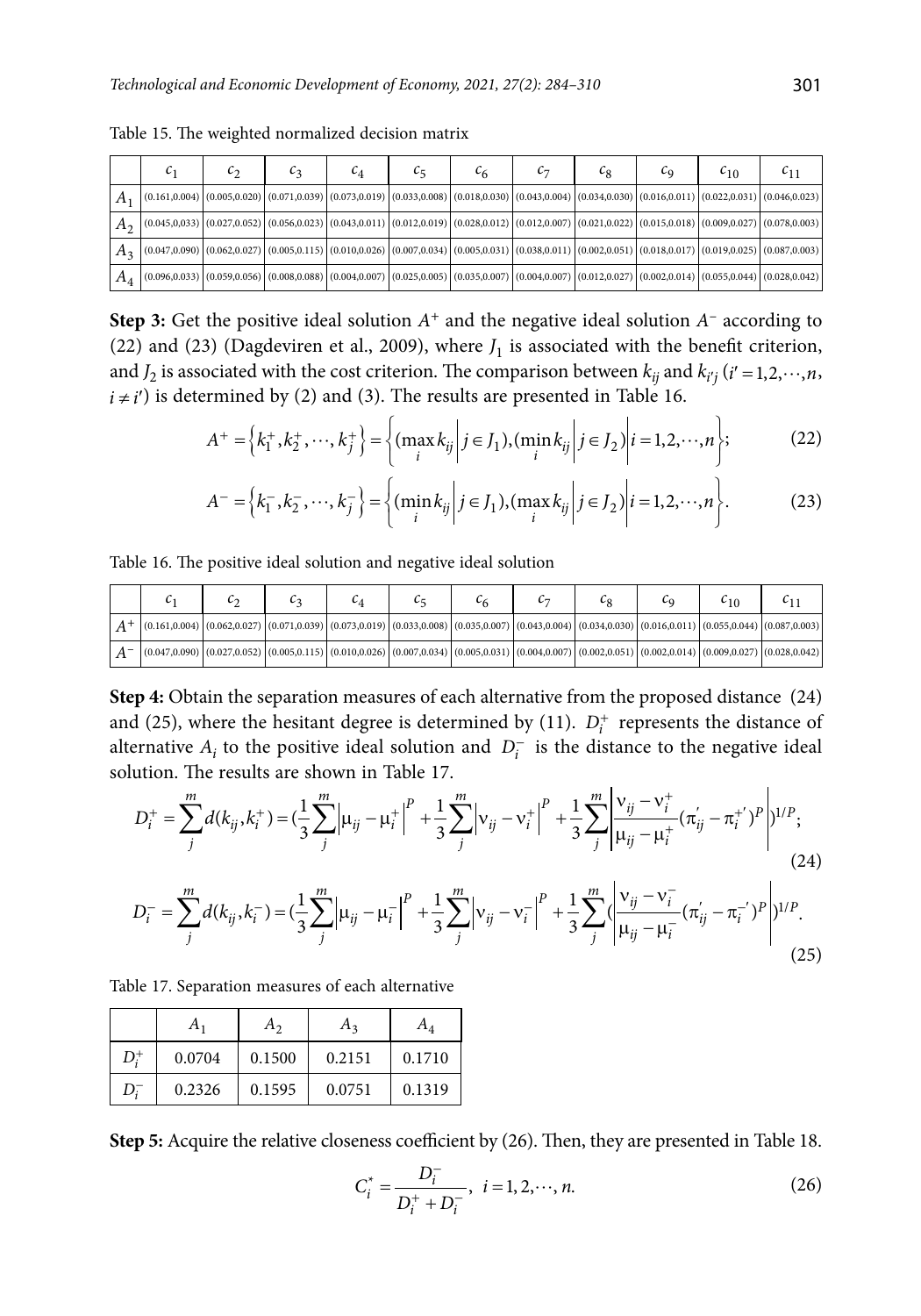| Distance type     | Α,     | A <sub>2</sub> | $\pi_3$ | $A_{\Lambda}$ |
|-------------------|--------|----------------|---------|---------------|
| $C_i^*$ ( $p=1$ ) | 0.7678 | 0.5154         | 0.2587  | 0.4355        |
| $C_i^*$ ( $p=2$ ) | 0.8492 | 0.5115         | 0.1685  | 0.3659        |

Table 18. Ranking results obtained from TOPSIS

According to the results in Table 18, the rank of alternatives are:  $A_1 \succ A_2 \succ A_3$ . Then,  $A_1$  is the best supplier selected by q-rung orthopair fuzzy TOPSIS, while  $A_3$  is the last choice among the four green suppliers.

#### **5. Comparative analysis**

To evaluate the performance of the novel TODIM, this section presents the sample analysis, sensitivity analysis, and simulation analysis. The effectiveness of the novel TODIM is well explained through these three perspectives.

#### **5.1. A sample analysis**

With different fuzzy sets, the overall dominance and the relative closeness coefficients derived from the extensions of corresponding classical/novel TODIM and TOPSIS are separately shown in Table 19. Then, a comparative analysis is provided in this section.

| Method                          | The extension of classical TODIM |                |  |                  |  | The novel TODIM       |                |  |                  |  | The extension of TOPSIS |  |                |  |                                                                                                                         |            |         |
|---------------------------------|----------------------------------|----------------|--|------------------|--|-----------------------|----------------|--|------------------|--|-------------------------|--|----------------|--|-------------------------------------------------------------------------------------------------------------------------|------------|---------|
| Fuzzy sets                      |                                  | $q=1$<br>(IFS) |  | $q = 2$<br>(PFS) |  | $q = 3$<br>$(q-ROFS)$ | $q=1$<br>(IFS) |  | $q = 2$<br>(PFS) |  | $q = 3$<br>$(q-ROFS)$   |  | $q=1$<br>(IFS) |  | $q = 2$<br>(PFS)                                                                                                        | $(q-ROFS)$ | $q = 3$ |
| Distance types                  |                                  |                |  |                  |  |                       |                |  |                  |  |                         |  |                |  | $p=1$ $p=2$ $p=1$ $p=2$ $p=1$ $p=2$ $p=1$ $p=2$ $p=1$ $p=2$ $p=1$ $p=2$ $p=1$ $p=2$ $p=1$ $p=2$ $p=1$ $p=2$ $p=1$ $p=2$ |            |         |
| $\eta(A_1)$                     | $1.000 \downarrow$               | 1.000          |  |                  |  |                       |                |  |                  |  |                         |  |                |  | 1,000 1,000 1,000 1,000 1,000 1,000 1,000 1,000 1,000 1,000 10,000 10,771 0.783 0.769 0.844 0.768 0.849                 |            |         |
| $\eta(A_2)$                     |                                  |                |  |                  |  |                       |                |  |                  |  |                         |  |                |  | 0.509 0.452 0.485 0.424 0.524 0.473 0.684 0.624 0.672 0.605 0.699 0.634 0.612 0.675 0.533 0.566 0.515 0.511             |            |         |
| $\eta(A_3)$                     |                                  |                |  |                  |  |                       |                |  |                  |  |                         |  |                |  | 0.000 0.000 0.000 0.000 0.000 0.000 0.000 0.000 0.000 0.000 0.000 0.000 0.000 0.255 0.257 0.258 0.178 0.259 0.169       |            |         |
| $\eta(A_4)$                     |                                  |                |  |                  |  |                       |                |  |                  |  |                         |  |                |  | 0.316 0.247 0.327 0.248 0.328 0.256 0.371 0.267 0.380 0.268 0.385 0.273 0.441 0.409 0.439 0.404 0.435 0.366             |            |         |
| $\Delta(\eta(A_2) - \eta(A_4))$ |                                  |                |  |                  |  |                       |                |  |                  |  |                         |  |                |  | 0.193 0.204 0.158 0.175 0.196 0.216 0.314 0.357 0.292 0.337 0.314 0.360 0.171 0.266 0.094 0.162 0.080 0.146             |            |         |

Table 19. The results of 14 combinations

All 18 different types of combinations haves concluded that  $A<sub>1</sub>$  is the best choice and  $A_3$  is the last one. As for the comparison of extended TODIM and novel TODIM, we can conclude that with the same fuzzy set and the same type of distance, the overall dominances of  $A_2$  and  $A_4$  derived from the novel TODIM have greater values than the extended one. Besides, the difference of overall dominance between  $A_2$  and  $A_4$  derived by the novel TO-DIM is larger than the extended ones with the same fuzzy set and the same type of distance. Therefore, it indicates that the novel TODIM is better at distinguishing the intermediaries  $(A_2 \text{ and } A_4)$  in decision-making process, especially when these two companies are similar to each other.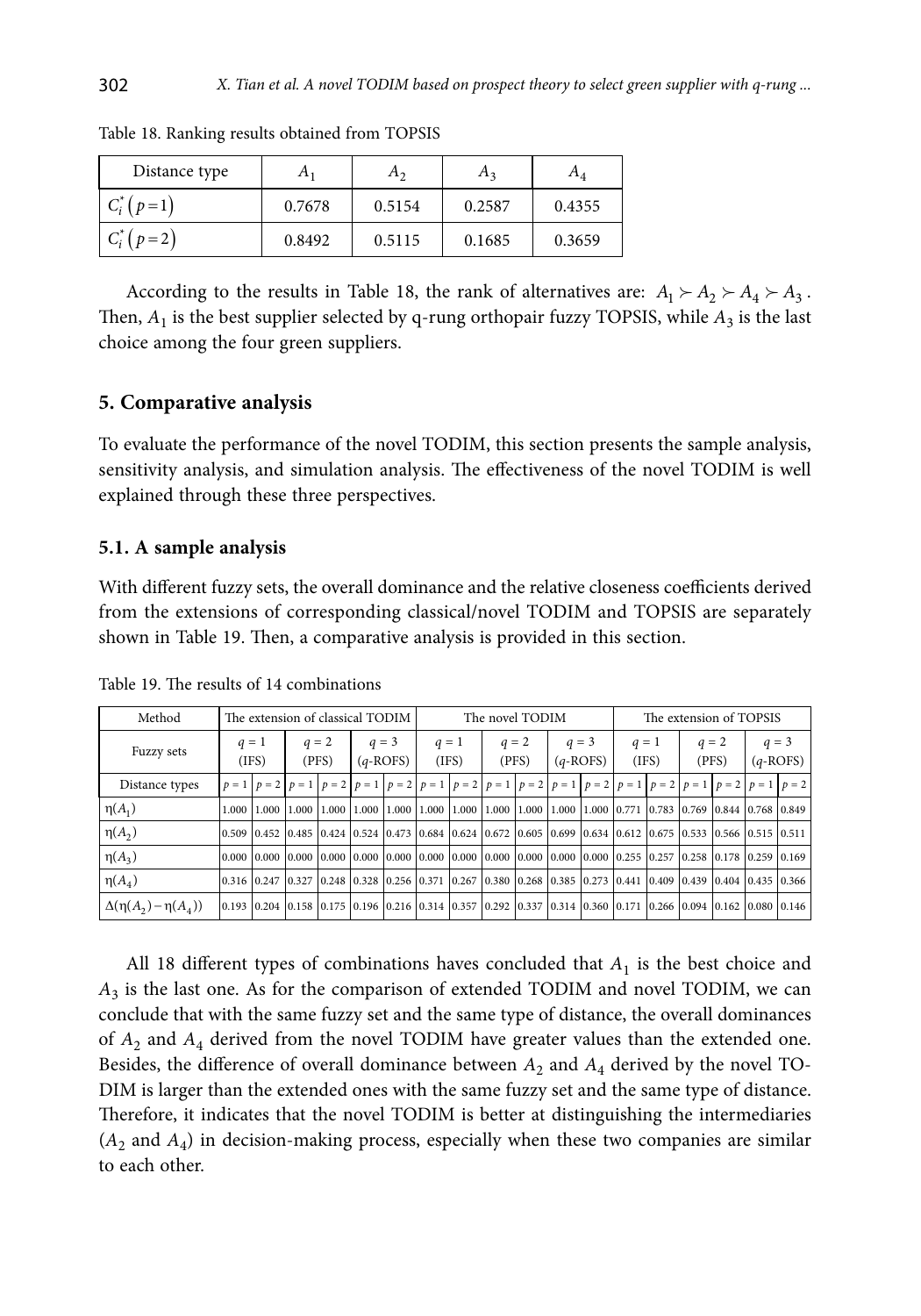As for the comparison of the novel TODIM and the extended TOPSIS, the relative closeness coefficients between  $A_2$  and  $A_4$  obtained from the extended TOPSIS is significantly smaller than the dominance degree between  $A_2$  and  $A_4$  obtained from the novel TODIM. More than this, as for the ranking results of  $A_2$  and  $A_4$  under IFS, the results of adopting the extended TOPSIS are completely different from those of taking novel TODIM, which indicates that the extended TOPSIS is difficult to make a decision when faced with two similar companies under IFS. Also, the extended TOPSIS has not made the same choice as the novel TODIM when the information set is not complicated enough to cover a wider range of information. In this case, the extended TOPSIS has not reached a consistent choice with the novel TODIM until it is expanded to the PFS. Only with the increasing information of messages, the extended TOPSIS gradually has the ability to distinguish two intermediary companies. In contrast, the novel TODIM has this off-key ability incipiently when the amount of information is trivial, which greatly illustrates that the novel TODIM not only has the superior ability in solving the fuzziness of two middle choices but also makes consistent choices with tiny informativeness. Meanwhile, we can find that for a specific method with the same type of distance, the overall dominance degrees or the relative closeness coefficients required from TODIM or TOPSIS methods have larger values with the increasing complexity information.

### **5.2. Sensitivity analysis**

 $\lambda$  is the only parameter that exists in both the novel TODIM (seen in (14)) and the extended TODIM (seen in (19)). It can be a powerful implement to test the stability of those two models by observing the fluctuation of results with the change of this parameter in those two methods. Then, the advantages of the novel TODIM are thoroughly examined by analyzing the effect of the parameter change on the results. Therefore, in this section, we conduct 1000 sensitivity tests by using the same example in section 4.2.

By adding one-thousand-th to the value of  $\lambda$  each time in a certain range (1.25 <  $\lambda$ )  $\leq$  2.25), the sensitivity results with the novel TODIM and with the extended TODIM are obtained respectively. Besides, no matter how the parameter  $\lambda$  changes, the alternatives  $A_1$ and *A*3 remain to be the best and the last option all the time. Moreover, with different values of the parameter  $\lambda$ , the overall dominance degrees  $\eta(a_i)$  of  $A_1$  and  $A_3$  are correspondingly fixed to be 1 and 0, which is determined by the characteristic of TODIM itself. Hence, to show the robustness of novel TODIM when compared with extended one, we present an overall sensitivity analysis by integrating the IFS, PFS, and q-ROFS into these two methods, respectively, which aims to observe the changes of overall dominance degrees of intermediary alternatives  $A_2$  and  $A_4$ . The graphs of the change trend of both the overall dominance degrees of  $A_2$  and  $A_4$  are presented in Figure 1 and Figure 2, respectively.

From both Figure 1 and Figure 2, the direct evidence has shown the robustness of the proposed novel TODIM because the overall dominance degrees obtained from the novel TODIM changes in a more stable trend than those from the extended one. As for alternatives  $A_2$  and  $A_4$ , the slopes with the same method when varying the fuzzy set among IFS, PFS and q-ROFS have almost no difference. For example, the slope of the novel TODIM keeps nearly a straight line with the change of fuzzy sets. On the other hand, by comparing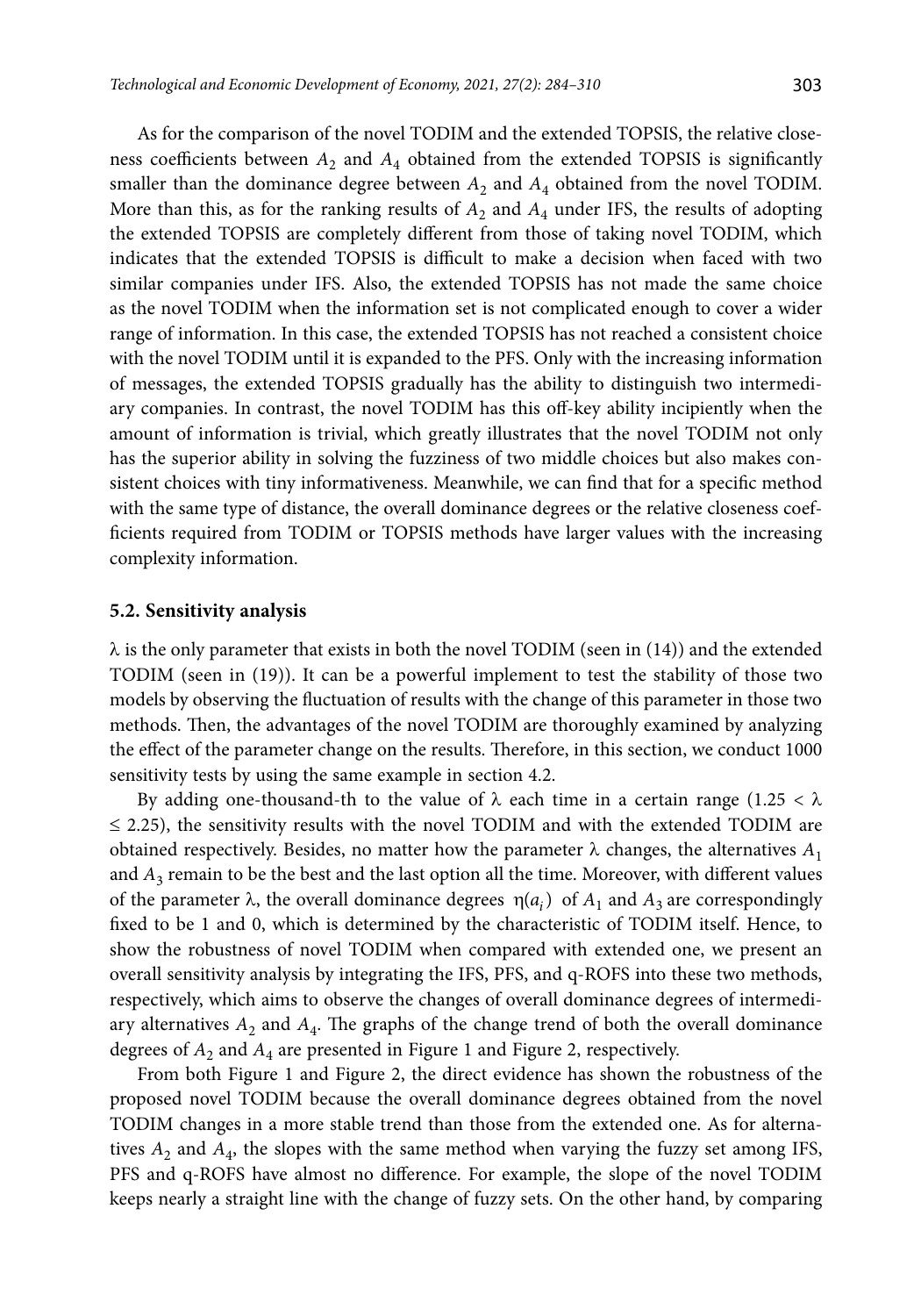

Figure 1. The sensitivity analysis results of  $A_2$  (1.25 <  $\lambda \le 2.25$ )



Figure 2. The sensitivity analysis results of  $A_4$  (1.25 <  $\lambda \le 2.25$ )

the slopes of the extended TODIM with the ones of the novel TODIM under the same fuzzy set, it is easy to observe that the novel TODIM is more stable. That is, the choice of methods rather than the selection of information fuzzy set is proved to be the factor that influences the robustness of results. This promises the reasonableness of sensitivity outcomes. Also, the comparison shows the advantages of the novel TODIM.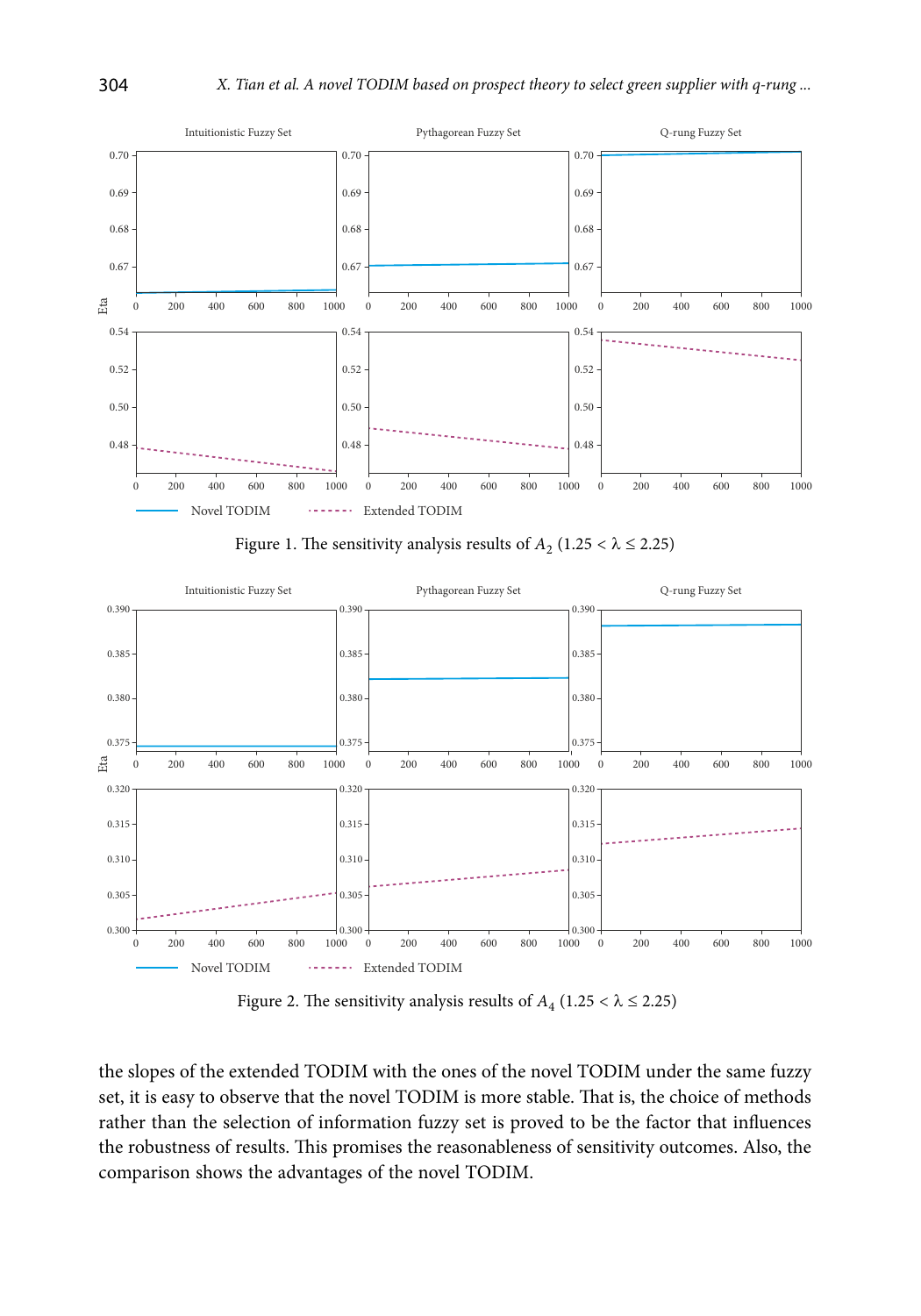To illustrate the results numerically, we calculate the standard deviation of the results derived by the novel TODIM and the extended TODIM with q-ROFS. The result of the novel method is remarkably lower than the extended one (0.000189/0.003092; 0.000038/0.000628). The standard deviation of the two methods differs by a factor of ten. That is also why the straight lines obtained by the novel method look flat when drawn at the same scale in Figure 1 and Figure 2, while the results of the extended method look like steep straight lines. Apparently, this is a strong proof of the stability of the novel TODIM. Subsequently, we conclude that the novel TODIM outperforms the extended one.

Moreover, the overall dominance degrees vary a lot with different fuzzy sets. More complicated fuzzy sets like q-ROFS promise a bigger value of overall dominance degree than those simple sets, which strongly proves that the fuzzy sets play a role in determining the results. Furthermore, the 1000 sets of sensitivity analysis tests generated in this section further demonstrate two conclusions from a sample analysis: (i) Compared to extended TO-DIM, the overall dominance degrees obtained by the novel TODIM have greater values; (ii) Apart from that, the difference of overall dominance degrees between  $A_2$  and  $A_4$  derived by extended TODIM is smaller than the one by the novel TODIM with the same type of distance and the same fuzzy set. The latter one also shows the advantages of novel TODIM, which is based on the fact that the more significant difference between  $A_2$  and  $A_4$ , the better distinguish between the intermediate companies will be. These differences mainly lie in the disparate dominance function in the proposed novel TODIM and the extended TODIM. The novel TODIM aligns with the original idea of PT by adjusting the different risk attitudes for the gains or losses and by considering the transformed weighting function. Thereby, the novel TODIM is more reasonable in reality.

#### **5.3. Simulation analysis**

Since the illustration of one sample in section 5.1 is not convincing enough, multi-sample simulation analysis is carried out to testify further the logic connection among the research objects, which also proves the advantages of novel TODIM by comparing it with the extension of classical TODIM. Firstly, 1000 sets of random numbers are generated to represent the original evaluation information, and there is  $0 \leq \mu(x) + v(x) \leq 1$ . Then, six experiments are formed by calculating the coincident quantities. For example, experiment (1) presents the overlaps selection results by applying the novel TODIM proposed in section 4.3 ( $q = 3$ ) q-ROFS) and the extended one proposed in section 4.4 ( $q = 1$  IFS). Based on this, the other five experiments are also carried out. The results are shown in Table 20. All of them are further divided into various experimental groups, such as experimental group (1) and (2) which can be abbreviated as  $(1,2)$ , and similarly to  $(3,4)$   $(5,6)$   $(1,3,5)$   $(2,4,6)$ . It is a convenient way to prove the effectiveness and the prominent advantages of integrating q-ROFS into the MCDM process.

From the experimental group (1, 2), we can get that, when fixed the second fuzzy information like q-ROFS ( $q = 3$ ), the result based on IFS ( $q = 1$ ) has a lower degree of overlap than that based on PFS  $(q = 2)$ . This is mainly because the closer of the two kinds of fuzzy information is, the more similar the evaluation results will be. Complicated fuzzy information ( $q = 2$ ) can cover a wider range of information than the simple one ( $q = 1$ ). Therefore,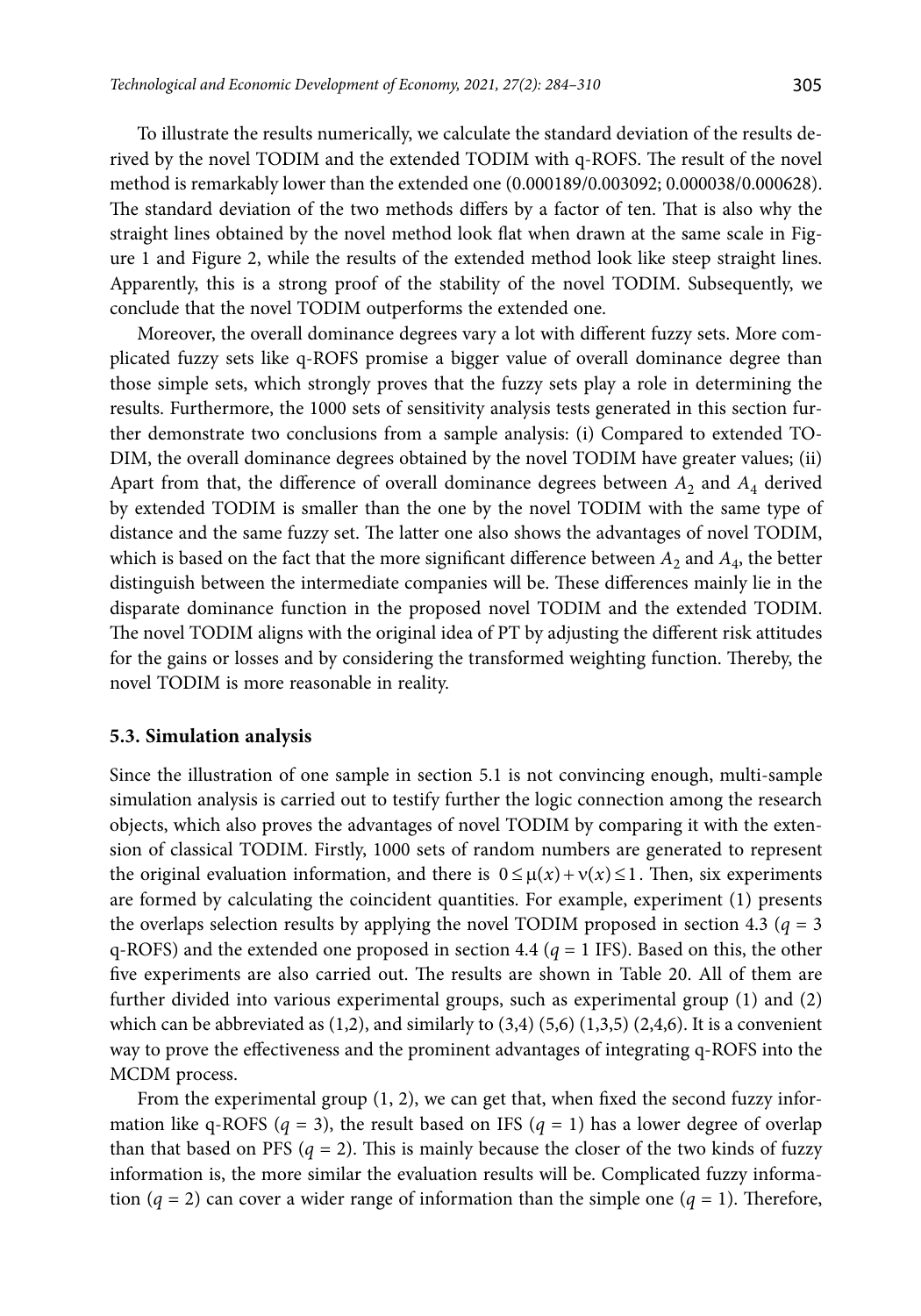| Items             | Experiment         | The extension of classical TODIM | The novel TODIM |
|-------------------|--------------------|----------------------------------|-----------------|
| $\left(1\right)$  | $q = 1$ vs $q = 3$ | 521                              | 541             |
| (2)               | $q = 2$ vs $q = 3$ | 774                              | 791             |
| (3)               | $q = 1$ vs $q = 4$ | 481                              | 503             |
| $\left( 4\right)$ | $q = 2$ vs $q = 4$ | 673                              | 692             |
| (5)               | $q = 1$ vs $q = 6$ | 439                              | 473             |
| (6)               | $q = 2$ vs $q = 6$ | 578                              | 590             |

Table 20. The coincident quantity of 1000 samples simulation analysis

*Note*: The results are generated under the condition with the new distance and parameter  $p = 1$ .

when comparing with q-ROFS ( $q = 3$ ), the degree of coincidence of the former one ( $q = 2$ ) is bigger than the later one  $(q = 1)$ . In other words, we will get a bigger number of matches when two fuzzy sets are more contiguous. Furthermore, experimental groups containing (3, 4) and (5, 6) also get the same conclusion.

The above conclusion can also be obtained from the other experimental groups, including (1,3,5) and (2,4,6), which fix the first fuzzy set and change the other comparative fuzzy set. Taking the experiment group (1,3,5) as an example, which keeps the former fuzzy set unchanged as IFS  $(q = 1)$ , it shows a pattern that the number of coincidences decreases when the other fuzzy set is more complicated. The reason for this phenomenon mainly lies in that a more complicated fuzzy set is better at handling the larger amount of information. Also, it is capable of refining and processing information acquired from the real world. Therefore, the number of matches decreases.

From the above analysis about the different fuzzy sets, it can be seen that no matter which method is adopted, the comparison results about the fuzzy sets are consistent. However, regarding the coincidence numbers, the results of the novel TODIM are larger than those of the extended ones.

## **Conclusions**

As the complexity of fuzzy information increases, psychological influence can no longer be ignored. In this article, we propose a new algorithm to calculate the distances of q-ROFNs by concerning the herd mentality. Also, the different risk attitudes for gains or losses and the transformed weighting function of DMs in the decision-making process should be considered. Therefore, to comprehensively reflect the psychological behavior of DMs, a novel TODIM based on both the value function and the weighting function in PT is constructed to overcome the downside of a simple extension of TODIM. Moreover, in this paper, we develop the novel TODIM and the extended TODIM with several different types of fuzzy sets like IFS and PFS to show the advantages of the proposed novel TODIM with q-ROFS.

According to the case study about the pork supplier chain with the proposed index system (PCEM) and various sample analyses including sample analysis, sensitivity analysis as well as simulation analysis, we conclude that the novel TODIM has been demonstrated to be more stable and more capable of distinguishing the middle two companies  $(A_2)$  and  $(A_4)$ .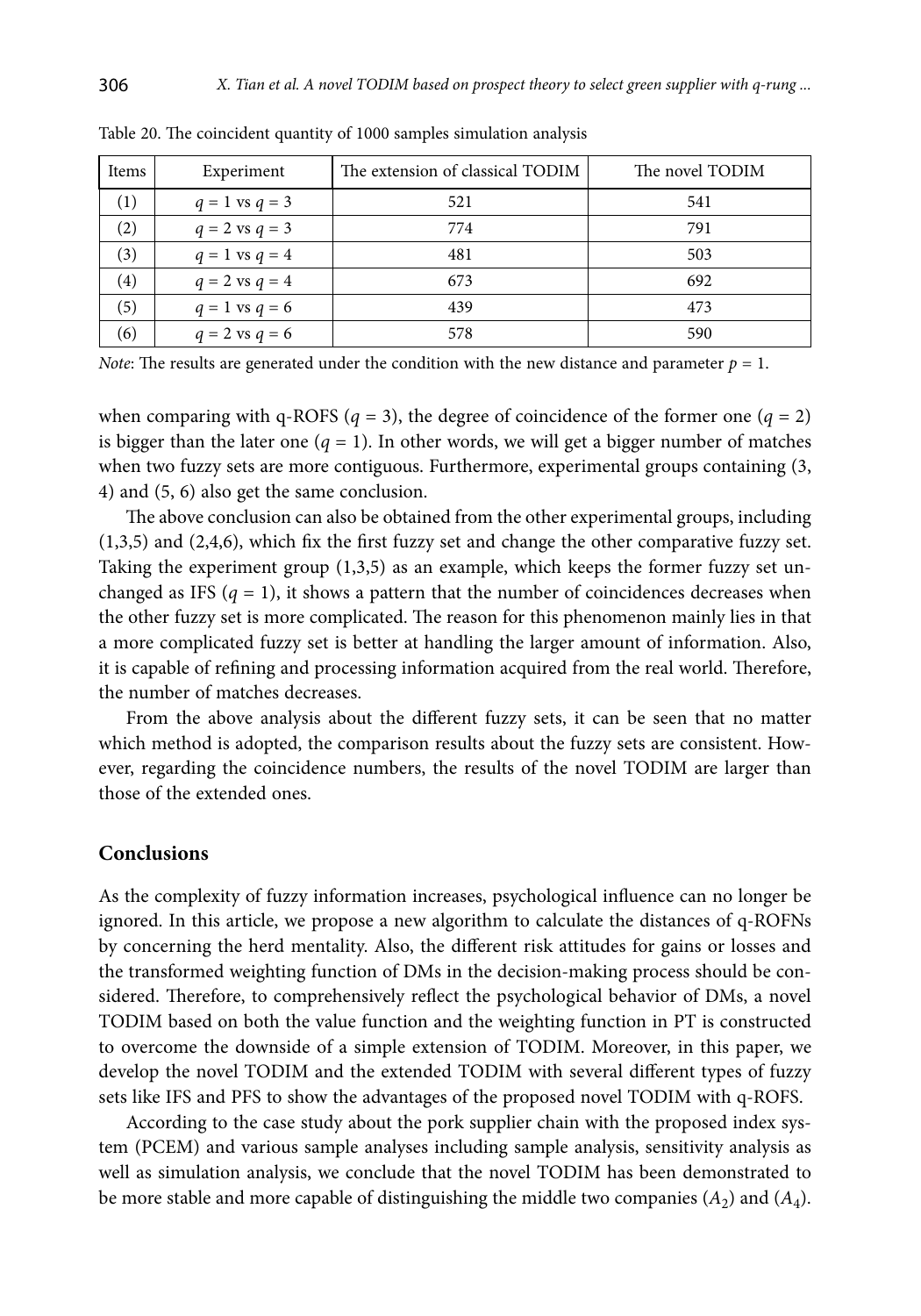The dominance degree from the novel TODIM has a larger value than the one from the extended one. Besides, the proximity of two fuzzy information ensures a bigger coincident number of decision choices. According to the comparison of the novel TODIM and the extended TOPSIS, the former one always effectively solves the ambiguity of two intermediate choices, and shows extraordinary abilities in resisting the influence of distance parameter.

On the other hand, this study also provides a valuable research direction to consider more psychological states of DMs in both distance measure and decision-making model. Meanwhile, the novel TODIM can be extended to the other more complicated fuzzy environments and more perspective fuzzy environments can also be integrated into various methods to solve MCDM problems. Furthermore, group decision making (GDM) (Liu et al., 2019; Pérez et al., 2010), especially the consensus problem in GDM (Del Moral et al., 2018), is a hot topic in recent years. Hence, the TODIM with GDM and the consensus model with the psychological characteristics of DMs will be considered in our future work.

#### **Acknowledgements**

The authors would like to acknowledge the financial support by the Fundamental Research Funds for the Central Universities (#JBK2001043, and #JBK190969), the FEDER funds provided in the National Spanish project PID2019-103880RB-I00 and also it has been partially supported by grant from the National Natural Science Foundation of China (#71910107002).

## **References**

- Atanassov, K. T. (1986). Intuitionistic fuzzy sets. *Fuzzy Sets and Systems*, *20*, 87–96. [https://doi.org/10.1016/S0165-0114\(86\)80034-3](https://doi.org/10.1016/S0165-0114(86)80034-3)
- Atanassov, K. T., & Gargov, G. (1989). Interval valued intuitionistic fuzzy sets. *Fuzzy Sets and Systems*, *31*(3), 343–349. [https://doi.org/10.1016/0165-0114\(89\)90205-4](https://doi.org/10.1016/0165-0114(89)90205-4)
- Awasthi, A., Chauhan, S. S., & Goyal, S. K. (2010). A fuzzy multicriteria approach for evaluating environmental performance of suppliers. *International Journal of Production Economics*, *126*(2), 370– 378. <https://doi.org/10.1016/j.ijpe.2010.04.029>
- Awasthi, A., Govindan, K., & Gold, S. (2018). Multi-tier sustainable global supplier selection using a fuzzy AHP-VIKOR based approach. *International Journal of Production Economics*, *195*, 106–117. <https://doi.org/10.1016/j.ijpe.2017.10.013>
- Bai, C., & Sarkis, J. (2010a). Green supplier development: Analytical evaluation using rough set theory. *Journal of Cleaner Production*, *18*, 1200–1210. <https://doi.org/10.1016/j.jclepro.2010.01.016>
- Bai, C., & Sarkis, J. (2010b). Integrating sustainability into supplier selection with grey system and rough set methodologies. *International Journal of Production Economics*, *124*(1), 252–264. <https://doi.org/10.1016/j.ijpe.2009.11.023>
- Bala, A., Muñoz, P., Rieradevall, J., & Ysern, P. (2008). Experiences with greening suppliers. The Universitat Autònoma de Barcelona. *Journal of Cleaner Production*, *16*(15), 1610–1619. <https://doi.org/10.1016/j.jclepro.2008.04.015>
- Bin, L., & Hong-jun, L. (2010). A research on supplier assessment indices system of green purchasing. In *2010 International Conference on Measuring Technology and Mechatronics Automation*, 1, 314–317. IEEE. <https://doi.org/10.1109/ICMTMA.2010.694>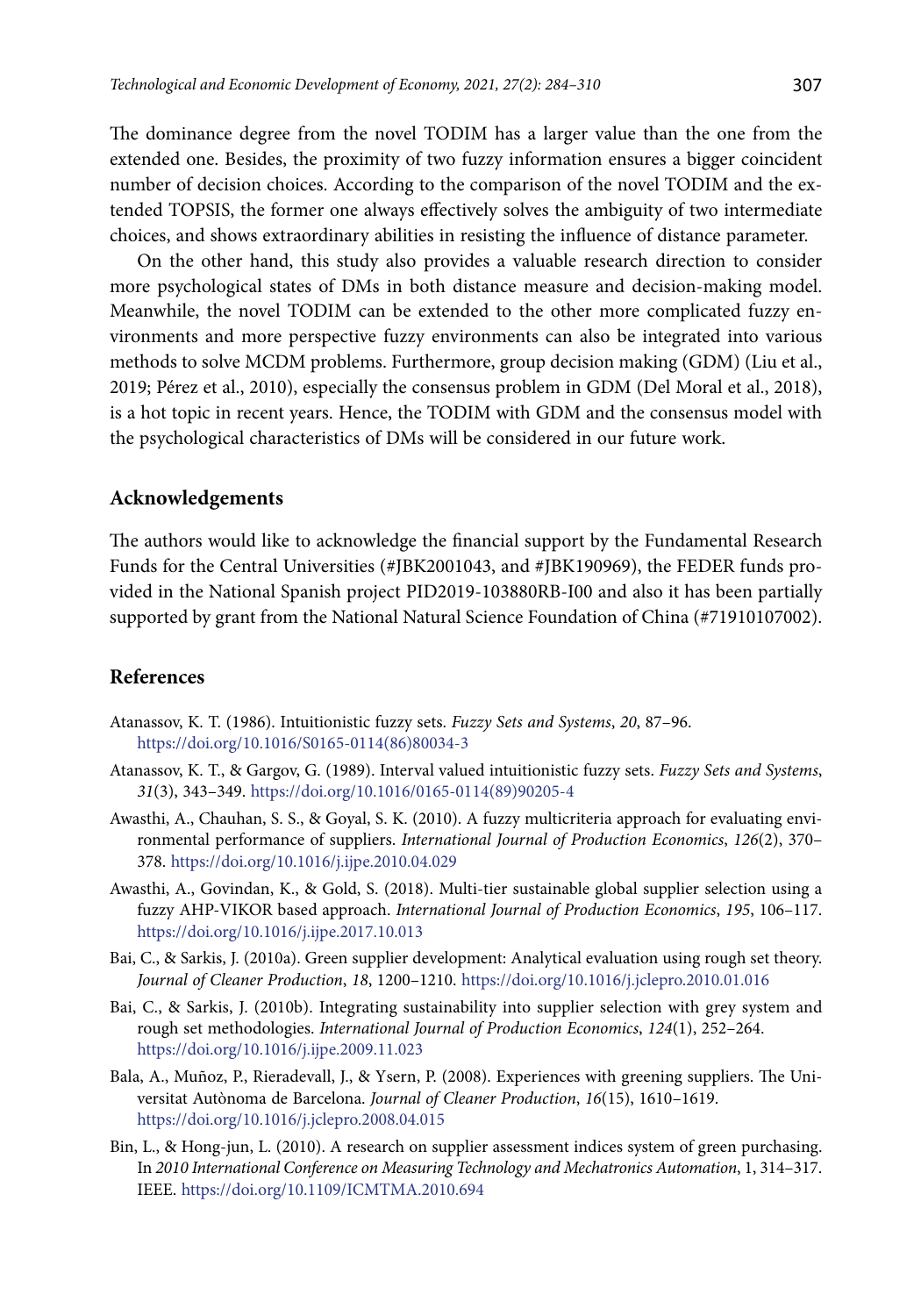- Buyukozkan, G., & Cifci, G. (2011). A novel fuzzy multi-criteria decision framework for sustainable supplier selection with incomplete information. *Computers in Industry*, *62*(2), 164–174. <https://doi.org/10.1016/j.compind.2010.10.009>
- Buyukozkan, G., & Cifci, G. (2012). A novel hybrid MCDM approach based on fuzzy DEMATEL, fuzzy ANP and fuzzy TOPSIS to evaluate green suppliers. *Expert Systems with Applications*, *39*(3), 3000–3011. <https://doi.org/10.1016/j.eswa.2011.08.162>
- Chatterjee, K., Pamucar, D., & Zavadskas, E. K. (2018). Evaluating the performance of suppliers based on using the R'AMATEL-MAIRCA method for green supply chain implementation in electronics industry*. Journal of Cleaner Production*, *184*, 101–129. <https://doi.org/10.1016/j.jclepro.2018.02.186>
- Chen, K. L., Yeh, C. C., & Huang, J. C. (2014). Supplier selection using a hybrid model for 3C industry. *Journal of Business Economics and Management*, *15*(4), 631–645. <https://doi.org/10.3846/16111699.2013.807870>
- Chen, Y. S., Lai, S. B., & Wen, C. T. (2006). The influence of green innovation performance on corporate advantage in Taiwan. *Journal of Business Ethics*, *67*(4), 331–339. <https://doi.org/10.1007/s10551-006-9025-5>
- Chiou, T. Y., Chan, H. K., Lettice, F., & Chung, S. H. (2011). The influence of greening the suppliers and green innovation on environmental performance and competitive advantage in Taiwan. *Transportation Research Part E: Logistics and Transportation Review*, *47*(6), 822–836. <https://doi.org/10.1016/j.tre.2011.05.016>
- Dagdeviren, M., Yavuz, S., & Kilinc, N. (2009). Weapon selection using the AHP and TOPSIS methods under fuzzy environment. *Expert Systems with Applications*, *36*(4), 8143–8151. <https://doi.org/10.1016/j.eswa.2008.10.016>
- Del Moral, M. J., Chiclana, F., Tapia, J. M., & Herrera-Viedma, E. (2018). A Comparative study on consensus measures in group decision making. *International Journal of Intelligent Systems*, *33*(8), 1624–1638. <https://doi.org/10.1002/int.21954>
- Du, W. S., & Hu, B. Q. (2017). Dominance-based rough fuzzy set approach and its application to rule induction. *European Journal of Operational Research*, *261*(2), 690–703. <https://doi.org/10.1016/j.ejor.2016.12.004>
- Fallahpour, A., Olugu, E. U., Musa, S. N., Wong, K. Y., & Noori, S. (2017). A decision support model for sustainable supplier selection in sustainable supply chain management. *Computers and Industrial Engineering*, *105*, 391–410. <https://doi.org/10.1016/j.cie.2017.01.005>
- Fan, Z. P., Zhang, X., Chen, F. D., & Liu, Y. (2013). Extended TODIM method for hybrid multiple attribute decision making problems. *Knowledge-Based Systems*, *42*, 40–48. <https://doi.org/10.1016/j.knosys.2012.12.014>
- Grisi, R. M., Guerra, L., & Naviglio, G. (2010). Supplier performance evaluation for green supply chain management. In *Business Performance Measurement and Management* (pp. 149–163). Springer. https://doi.org/10.1007/978-3-642-04800-5\_10
- Gomes, L. F. A. M., & Lima, M. M. P. P. (1991). TODIM: basic and application to multicriteria ranking of projects with environmental impacts. *Foundations of Computing and Decision Sciences*, *16*(4), 113–127.
- Gomes, L. F. A. M., & Lima, M. M. P. P. (1992). From modeling individual preferences to multicriteria ranking of discrete alternatives: A look at prospect theory and the additive difference model. *Foundations of Computing and Decision Sciences*, *17*(3), 171–184.
- Hsu, C. W., & Hu, A. H. (2009). Applying hazardous substance management to supplier selection using analytic network process. *Journal of Cleaner Production*, *17*(2), 255–264. <https://doi.org/10.1016/j.jclepro.2008.05.004>
- Hsu, C. W., Kuo, T. C., Chen, S. H., & Hu, A. H. (2013). Using DEMATEL to develop a carbon management model of supplier selection in green supply chain management. *Journal of Cleaner Production*, *56*, 164–172. <https://doi.org/10.1016/j.jclepro.2011.09.012>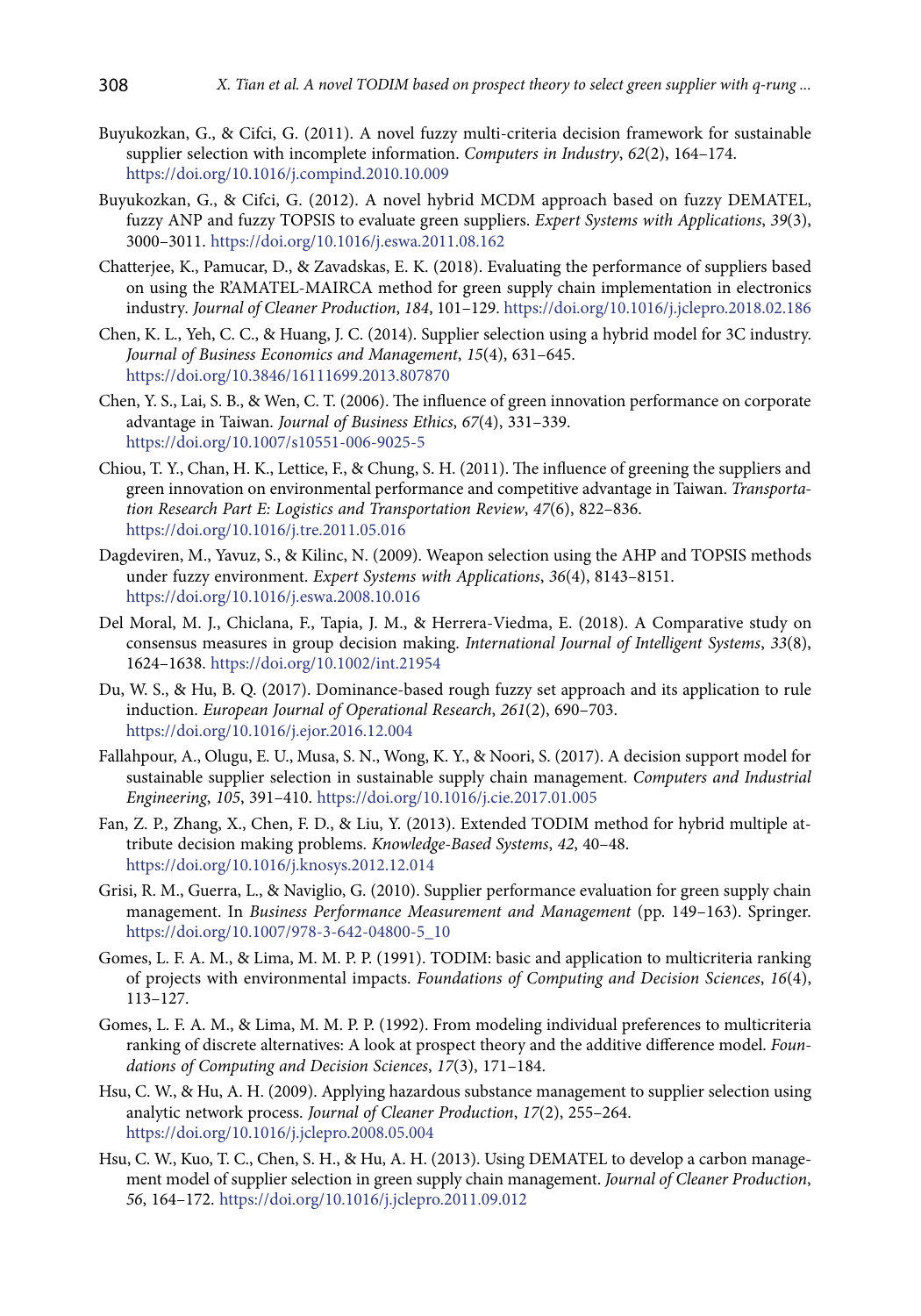- Humphreys, P., McCloskey, A., McIvor, R., Maguire, L., & Glackin, C. (2006). Employing dynamic fuzzy membership functions to assess environmental performance in the supplier selection process. *International Journal of Production Research*, *44*(12), 2379–2419. <https://doi.org/10.1080/00207540500357476>
- Hwang, C. L., & Yoon, K. (1981). Methods for multiple attribute decision making. In *Lecture Notes in Economics and Mathematical Systems: Vol. 186. Multiple Attribute Decision Making* (pp. 58–191). Springer, Berlin, Heidelberg. [https://doi.org/10.1007/978-3-642-48318-9\\_3](https://doi.org/10.1007/978-3-642-48318-9_3)
- Kang, H. Y., Lee, A. H. I., & Yang, C. Y. (2012). A fuzzy ANP model for supplier selection as applied to IC packaging. *Journal of Intelligent Manufacturing*, *23*(5), 1477–1488. <https://doi.org/10.1007/s10845-010-0448-6>
- Kannan, D., Jabbour, A. B. L. D. S., & Jabbour, C. J. C. (2014). Selecting green suppliers based on GSCM practices: Using fuzzy TOPSIS applied to a Brazilian electronics company. *European Journal of Operational Research*, *233*(2), 432–447. <https://doi.org/10.1016/j.ejor.2013.07.023>
- Klassen, R. D. (1993). The integration of environmental issues into manufacturing: Toward an interactive open-systems model. *Production and Inventory Management Journal*, *34*(1), 82–88.
- Koplin, J., Seuring, S., & Mesterharm, M. (2007). Incorporating sustainability into supply management in the automotive industry – the case of the Volkswagen AG. *Journal of Cleaner Production*, *15*(11–12), 1053–1062. <https://doi.org/10.1016/j.jclepro.2006.05.024>
- Krohling, R. A., Pacheco, A. G. C., & Siviero, A. L. T. (2013). IF-TODIM: An intuitionistic fuzzy TO-DIM to multi-criteria decision making. *Knowledge-Based Systems*, *53*, 142–146. <https://doi.org/10.1016/j.knosys.2013.08.028>
- Kuo, R. J., Wang, Y. C., & Tien, F. C. (2010). Integration of artificial neural network and MADA methods for green supplier selection. *Journal of Cleaner Production*, *18*(12), 1161–1170. <https://doi.org/10.1016/j.jclepro.2010.03.020>
- Lee, A. H., Kang, H. Y., Hsu, C. F., & Hung, H. C. (2009). A green supplier selection model for hightech industry. *Expert systems with applications*, *36*(4), 7917–7927. https://doi.org/10.1016/j.eswa.2008.11.052
- Liang, D. C., Zhang, Y. R. J., Xu, Z. S., & Jamaldeen, A. (2019). Pythagorean fuzzy VIKOR approaches based on TODIM for evaluating internet banking website quality of Ghanaian banking industry. *Applied Soft Computing*, *78*, 583–594. <https://doi.org/10.1016/j.asoc.2019.03.006>
- Liang, H. M., Wang, X., & Dong, Y. C. (2018). A prospect theory-based method for fusing the individual preferenceapproval structures in group decision making. *Computers* & *Industrial Engineering*, *117*, 237–248. <https://doi.org/10.1016/j.cie.2018.01.001>
- Liu, P. D., & Liu, J. L. (2018). Some q‐Rung orthopai fuzzy bonferroni mean operators and their application to multi‐attribute group decision making. *International Journal of Intelligent Systems*, *33*(2), 315–347. <https://doi.org/10.1002/int.21933>
- Liu, Y. T., Dong, Y. C., Liang, H. M., Chiclana, F., & Herrera-Viedma, E. (2019). Multiple attribute strategic weight manipulation with minimum cost in a group decision making context with interval attribute weights information. *IEEE Transactions on Systems Man and Cybernetics: Systems*, *40*(10), 1981–1992. <https://doi.org/10.1109/TSMC.2018.2874942>
- Min, H., & Galle, W. P. (2001). Green purchasing practices of US firms. *International Journal of Operations* & *Production Management*, *21*(9), 1222–1238. <https://doi.org/10.1108/EUM0000000005923>
- Mishra, A. R., & Rani, P. (2018). Biparametric information measures-based TODIM technique for interval-valued intuitionistic fuzzy environment. *Arabian Journal for Science and Engineering*, *43*(6), 3291. <https://doi.org/10.1007/s13369-018-3069-6>
- Peng, X. D., Dai, J. G., & Garg, H. (2018). Exponential operation and aggregation operator for q-rung orthopair fuzzy set and their decision‐making method with a new score function. *International Journal of Intelligent Systems*, *33*(11), 2255–2282. <https://doi.org/10.1002/int.22028>